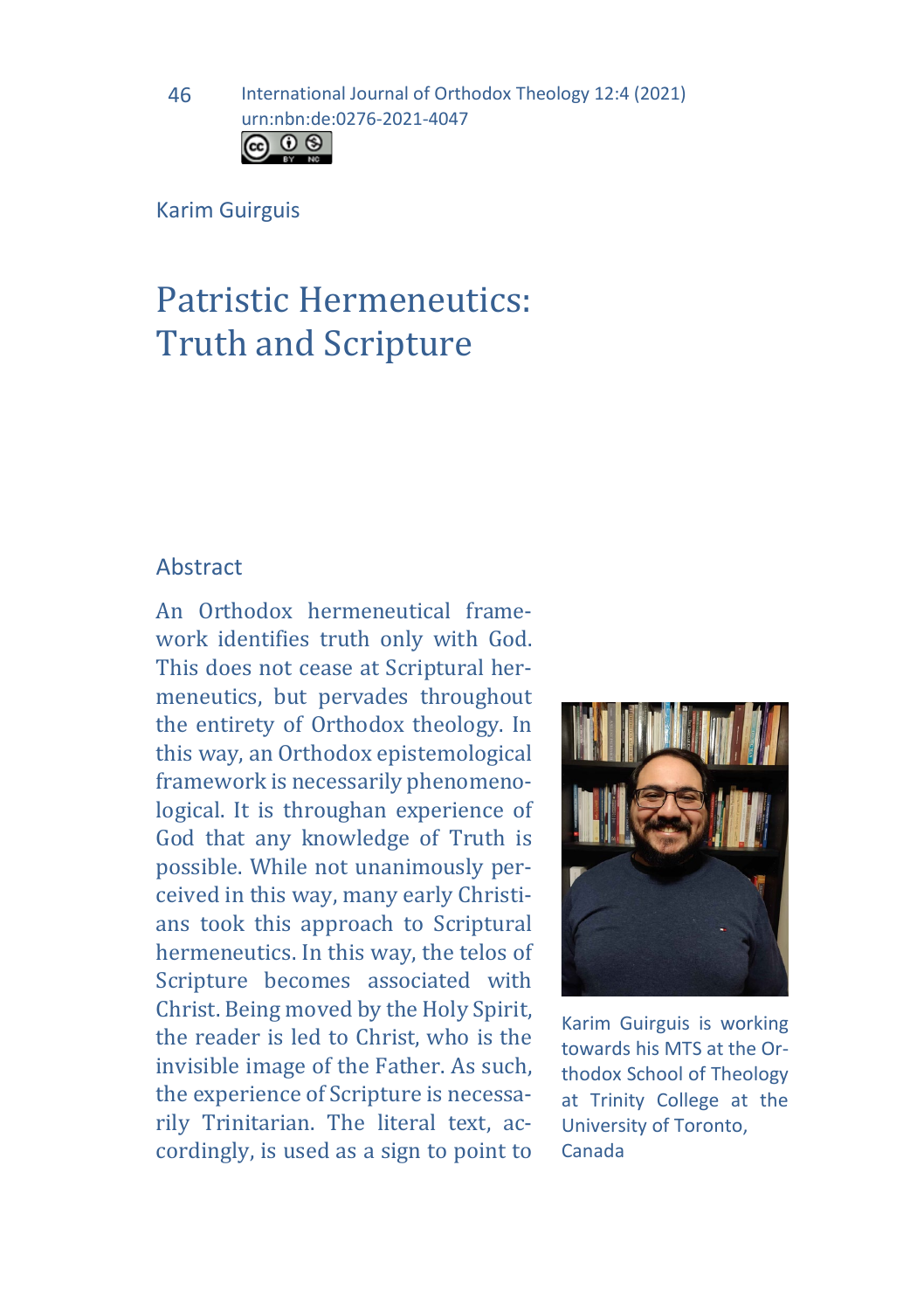something beyond the text itself, as opposed to containing ontological value. In this way, the teleological fulfilment of Scripture - in the same way as anything in an Orthodox framework - lies in God. Being existence itself God becomes the fulfilment of all things, most vividly Scripture which has its completion in leading to, and revealing, God.

## Keywords

Scripture, Hermeneutics, Patristics, Orthodox, Truth

## **1 Introduction**

Throughout Orthodox Christian history, there has never been an ecumenically accepted canon of Scripture. Albeit the exposition[s](#page-1-0)  of early Christian thin[ke](#page-1-1)rs, such as Athanasius of Alexandria1 and Cyril of Jerusalem,2 about books that are to be considered true, the Church as a body never defined a particular set of works that ought to function as Scripture. This is yet observed in the contemporary world with different communities that share communion with differing Scriptural canons.[3](#page-1-2) This diversity is able to exist within Christian - particularly Orthodox - praxis due to its hermeneutical approach. Any true being comes from God - *the* Being. As such, any truth only comes to be true due to its relation

<span id="page-1-0"></span> $1 -$ <sup>1</sup> Athanasius of Alexandria, "Letter 39," in *Nicene and Post-Nicene Fathers*, ed. Philip Schaff and Henry Wace, trans. R. Payne-Smith, vol. 4, 2 (Buffalo, NY: Christian Literature Publishing Co., 1892), p. 552.

<span id="page-1-1"></span><sup>2</sup> Cyril of Jerusalem, *St. Cyril of Jerusalem: Works*, trans. Leo P. McCauley and Anthony A. Stephenson, vol. 1, The Fathers of the Church 61 (Washington, DC: Catholic University of America Press, 1969), pp. 136– 137.

<span id="page-1-2"></span><sup>3</sup> For example, there are differences between the Syriac, Armenian, Coptic, and Ethiopian canons; see Bruce M. Metzger, *The Canon of the New Testament: Its Origin, Development, and Significance* (New York, NY: Clarendon Press, 1989).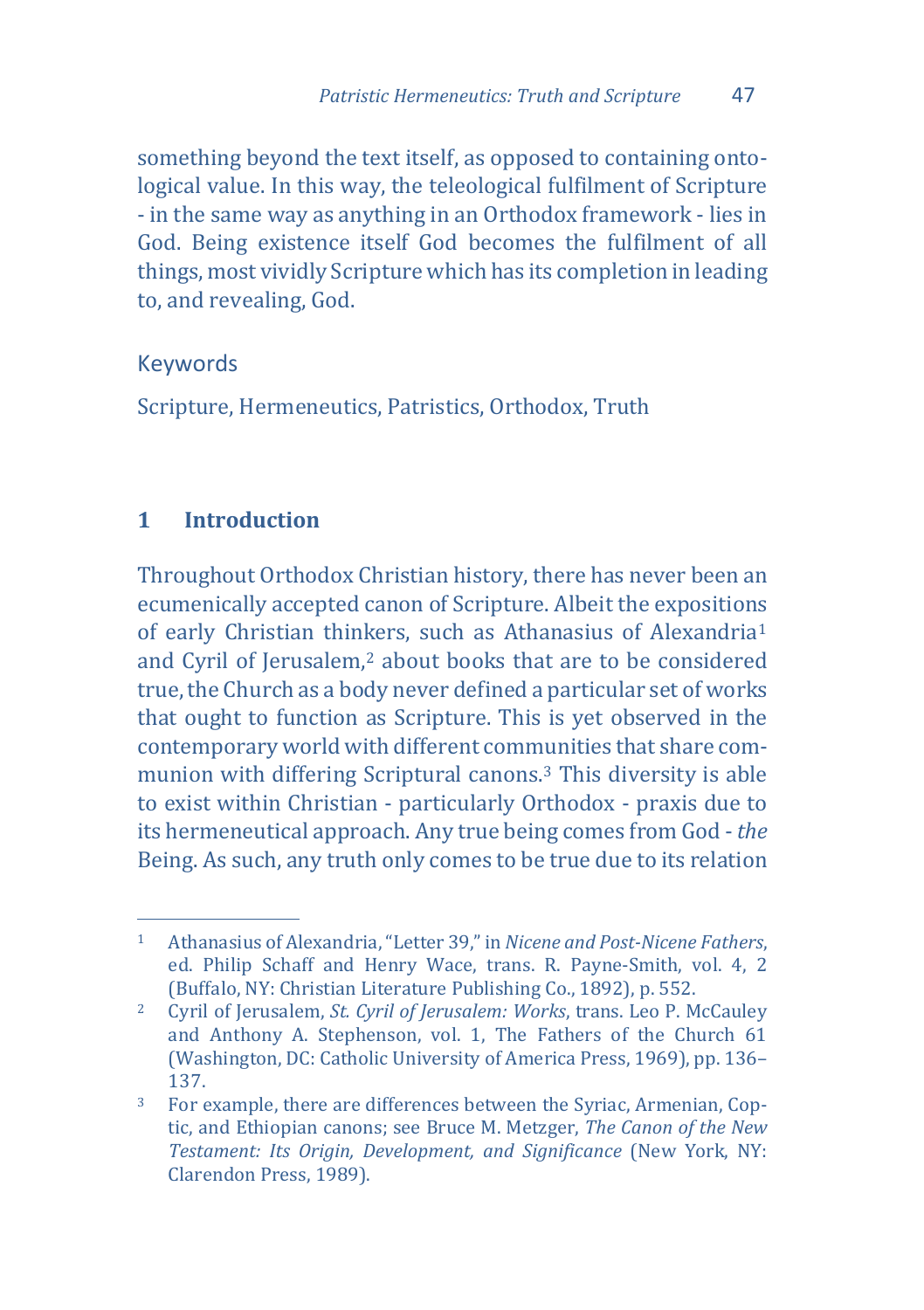to God who *is* Truth. In this way, Scripture - the written word - is related to Christ - *the* Word. The very τέλος of Scripture is to reveal Christ, bringing the reader to an encounter with Him, thereby bringing the reader to Truth. For this reason, Scriptural hermeneutics do not stand in isolation within - or from - the broader Orthodox framework. Rather, it follows the same hermeneutical method as the more general approach to Truth. As Fr. K. M. George puts it,

Biblical hermeneutics is not treated in isolation from the general theological hermeneutical approach of the Church. In other words, the question, 'How do you understand the Bible today?' is necessarily related to such questions as, 'How do you understand God, the Church, the liturgy or humanity?'[4](#page-2-0)

For the early Christian thinkers, all knowledge ought to lead to God. This was the basis of all hermeneutics. Any true knowledge is that of *Truth* itself. As such, any real meaning that can be contained necessarily points to God. This is echoed by Basil of Caesarea,

Moreover, you will find that the world was not devised at random or to no purpose, but to contribute to some useful end and to the great advantage of all beings, if it is truly a training place for rational souls and a school for attaining the knowledge of God, because through visible and perceptible objects it provides guidance to the mind for the contemplation of the invisible… That it might be shown, then, that the world is a work of art, set before all for contemplation, so that throug[h](#page-2-1) it the wisdom of Him who created it should be known.5

Accordingly, it's possible - and necessary - to recognize the inexhaustibility and incomprehensibility of Truth, and the necessity

<span id="page-2-0"></span> $\overline{4}$ <sup>4</sup> K. M. George, "An Oriental Orthodox Approach to Hermeneutics," *Indian Journal of Theology* 31, no. 3–4 (1982), p. 203.

<span id="page-2-1"></span><sup>5</sup> Basil of Caesarea, *Exegetic Homilies*,trans. Agnes Clare Way, The Fathers of the Church 46 (Washington, DC: Catholic University of America Press, 2003), pp. 11–12.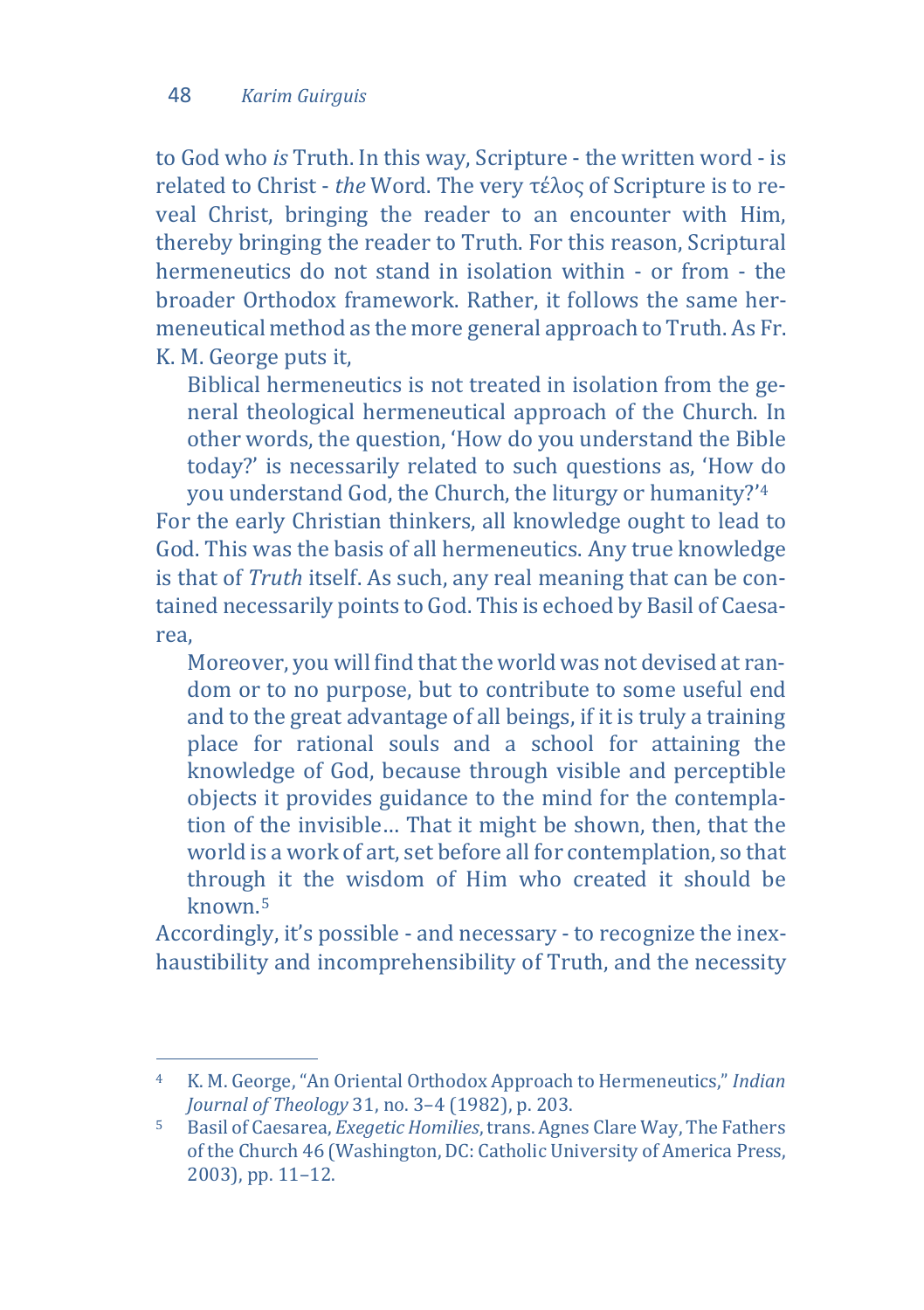of communicating Truth in the words of Scripture. Gregory of Nyssa expounds on this in his polemic against Eunomius,

Now if he sticks to the mere letter, and to that extent follows the Jewish opinion, and has yet to learn that the Christian is not a disciple to the letter, but to the spirit (for 'The letter,' it says, 'kills, but the Spirit gives life' [2 Cor. 3:6]), and if he is offering us the bare, literal reading of the text [of Scripture], as though God had spoken these sentences, and if this is his belief, he will simply be arguing that God also uses just the same spoken sentences as people use, and spells out his thoughts in sound and speech.<sup>6</sup>

Attempting to identify the Truth of Scripture with the historical, moral, or any other literal sense of Scripture forfeits the possibility of encountering Christ through the written word, consequently surrendering its ability to reveal any real Truth to the reader. Sebastian Brock comments on this: "Much more dangerous, and spiritually harmful, is the fundamentalist approach to the Bible which confuses spiritual truth with historical truth, thus cre[at](#page-3-1)ing a totally unnecessary conflict between religion and science."7 In other words, a proper method of Scriptural hermeneutics cannot coexist with any suggestion of realism. Rather, a proper approach to Scriptural interpretation must only seek Truth - it must only seek God. All other aspects of Scripture - regardless of their factuality - should never be the object of the search but are an attempt at verbalizing this Truth which ought to be sought. As Fr. John Behr puts it,

The preaching of the gospel of Christ in accordance with the Scriptures in this apocalyptic (rather than historical or heilsgeschichtliche) manner, as a mystery hidden from all eternity (though known to the prophets) and revealed at the end gives a much greater scope to the presence of Christ to

<span id="page-3-0"></span>j <sup>6</sup> Gregory of Nyssa, *Contra Eunomium II*, ed. Lenka Karfíková, Scot Douglass, and Johannes Zachhuber, Texts and Studies of Early Christian Life and Language 82 (Boston, MA: Brill Publishers, 2007), pp. 101–102.

<span id="page-3-1"></span><sup>7</sup> Sebastian Brock, *The Bible in the Syriac Tradition*, Gorgias Handbooks (Piscataway, NJ: Gorgias Press, 2006), p. 55.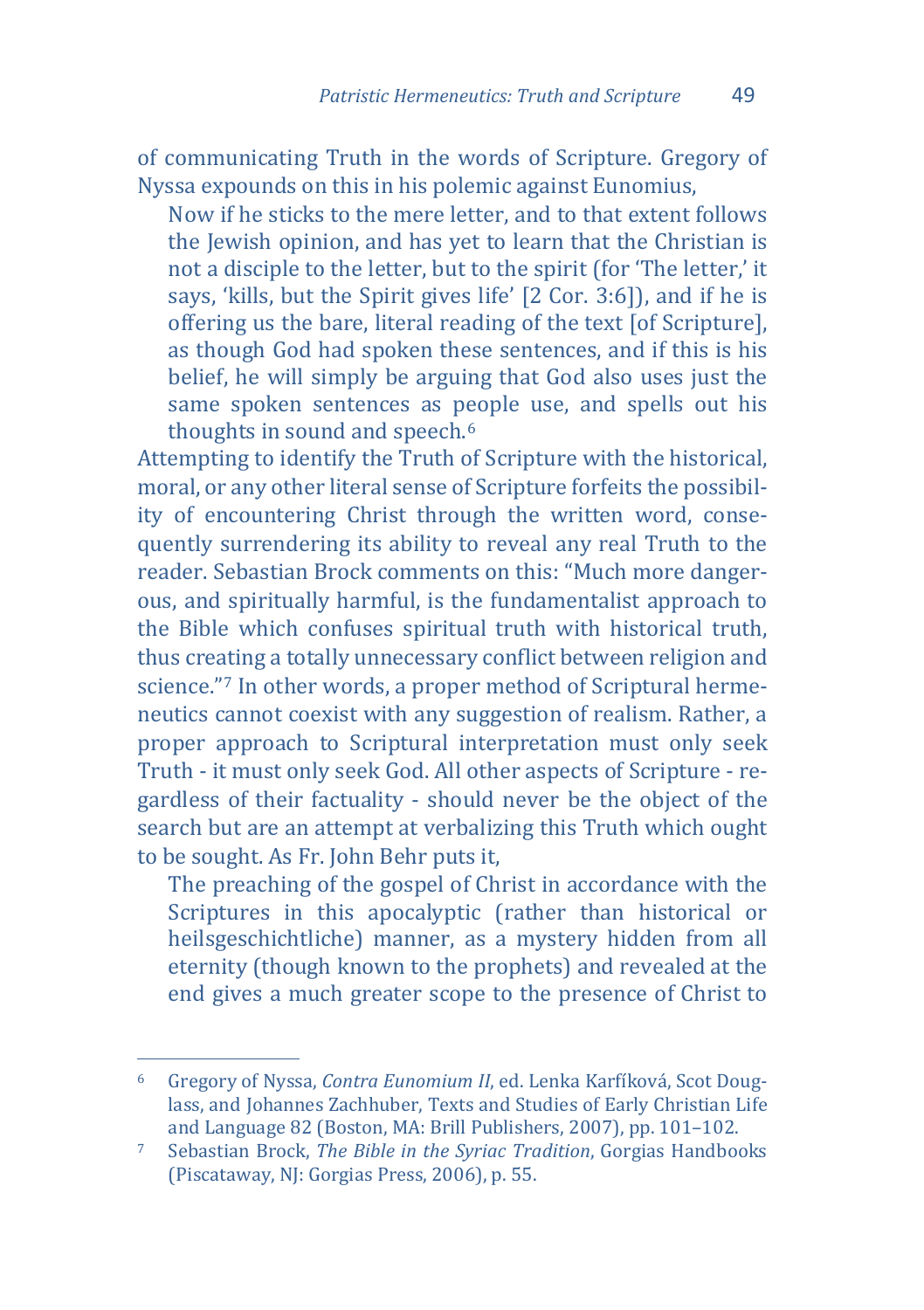Moses and the Prophets, sojourning in them and teaching them about God [8](#page-4-0)

This was, in fact, the hermeneutical approach of the early Christian thinkers. For them, language, by virtue of being created, is limited and cannot exhaust the fullness of God. As such, whatever is contained within the words of Scripture is necessarily lacking. However, these words point to something that is *other* to them they point to God. This is what attaches meaning to these words. The potential of bringing the reader to an experience of Christ who *is* Truth - is what brings Scripture to be true.

#### **2 Being and Non-Being**

In the thought of early Christian thinkers the very notion of existence - or being - not only belongs to God but is an attribute that describes creation in relation to Him. God, simply, *is*. Anything else *becomes* through its approach to *Being -* to God. This theology is also echoed liturgically: "O You, THE BEING, Master, Lord, God of Truth, being before the ages and reigning forever."[9](#page-4-1) Early Christians would read this theology in the conversation of Moses with God, wherein God revealed Himself as "I am who I am" (Ex. 3:14 RSV). For the early Church, in the words of Gregory of Nazianzus, God *is* "absolute existence, independent of anything else. The actual, personal being of God in its fullness is neither limited nor cut short by any prior or any subsequent reality - so it was and so it will be."[10](#page-4-2) Furthermore, *only* God exists - or, rather, *is*  existence itself - in this way, everything else that exists, only exists in its relation to God. In the words of Origen of Alexandria,

<span id="page-4-0"></span>j <sup>8</sup> John Behr, "Lifting the Veil: Reading Scripture in the Orthodox Tradition," *Sobornost* 38, no. 1 (2016), p. 86.

<span id="page-4-1"></span><sup>9</sup> The "Anaphora" in the *Liturgy of St. Basil of Caesarea* in the Coptic rite.

<span id="page-4-2"></span><sup>10</sup> Gregory of Nazianzus, *On God and Christ: The Five Theological Orations and Two Letters to Cledonius*, trans. Lionel Wikham and Frederick Williams, Popular Patristic Series 23 (Crestwood, NY: SVS Press, 2002), p. 108.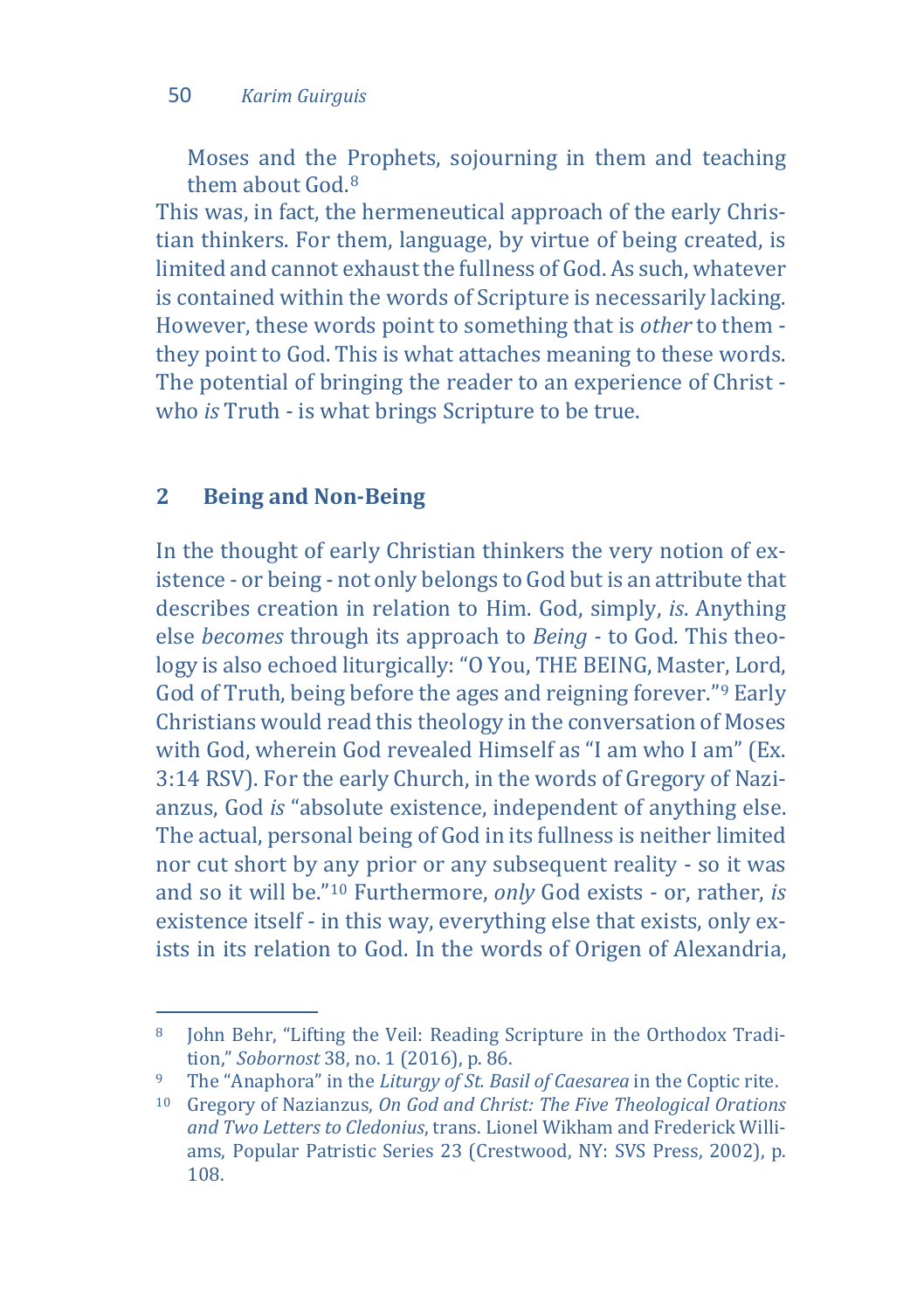"And in him who truly exists, who said by Moses, *I am who I am* [Ex. 3:14], all things that are have participation, which participation in the God and Father extends to all, the righteous and sinners, rational and irrational beings, and absolutely everything that exists.["11](#page-5-0) This understanding of existence percolates throughout much of early Christian theology.[12](#page-5-1) For something to be true - for it to truly exist - it must be intimately related to God. For this reason, despite the early discomfort with the presence of four distinct gospels, as made apparent by Tatian's creation of a gospel harmony in Greek, the "Diatessaro[n,"](#page-5-3)[13](#page-5-2) the early Church, most explicitly through Irenaeus of Lyon[s,14](#page-5-4) insisted on the inclusion of all four gospels into Scripture.15 The ability for the Church to accept this seemingly incoherent position is made possible through the patristic model of epistemology. An approach to true knowledge is necessarily phenomenological. Only

<span id="page-5-0"></span>j <sup>11</sup> Origen of Alexandria, *Origen: On First Principles*, trans. John Behr, vol. 1, Oxford Early Christian Texts (Oxford: Oxford University Press, 2018), p. 75.

<span id="page-5-1"></span><sup>12</sup> See Ambrose of Milan, "On the Christian Faith (Book 5)," in *Nicene and Post-Nicene Fathers*, ed. Philip Schaff and Henry Wace, trans. H. de Romestin, E. de Romestin, and H. T. F. Duckworth, vol. 10, 2 (Buffalo, NY: Christian Literature Publishing Co., 1896), p. 287; John Chrysostom, *St. John Chrysostom: Commentary on Saint John The Apostle and Evangelist, Homilies 1-47*, trans. Sister Thomas Aquinas Goggin, The Fathers of the Church 33 (Washington, DC: Catholic University of America Press, 1957), p. 146; Joseph T. Liehnhard and Ronnie J. Rombs, eds., *Exodus, Leviticus, Numbers, Deuteronomy*, Ancient Christian Commentary on Scripture: Old Testament 3 (Downers Grove, IL: InterVarsity Press, 2001), pp. 19–23.

<span id="page-5-2"></span><sup>13</sup> Henry Chadwick, *The Church in Ancient Society: From Galilee to Gregory the Great*, Oxford History of the Christian Church (New York, NY: Oxford University Press, 2001), p. 109.

<span id="page-5-3"></span><sup>14</sup> Irenaeus of Lyons, "Against the Heresies (Book 3.11)," in *Ante-Nicene Fathers*, ed. Alexander Roberts, James Donaldson, and A. Cleveland Coxe, trans. Alexander Roberts and William Rambaut, vol. 1 (Buffalo, NY: Christian Literature Publishing Co., 1885), pp. 293.

<span id="page-5-4"></span><sup>15</sup> See John Behr, *The Mystery of Christ: Life in Death* (SVS Press, 2006), p. 48.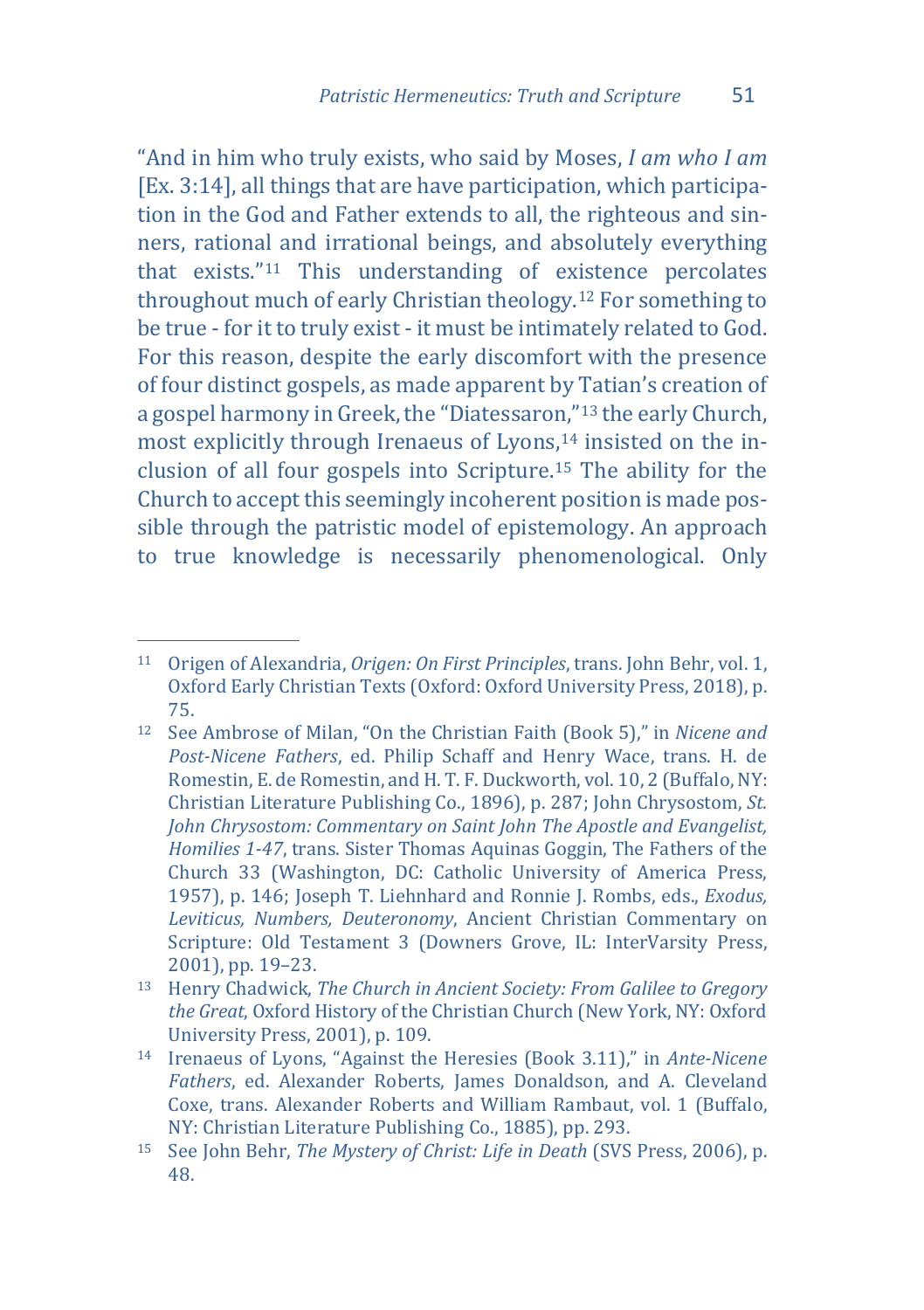through experience of - and an intimate relationship to - God is true knowledge possible. In this way, the words of Scripture attempt to contain what is ontologically beyond words to bring the reader to something beyond the words themselves.

## *2.1 Signs and Things*

Adhering to God as the only Truth leads to the necessity for any text - or anything, for that matter - to be related to Truth in some way for it to be able to be considered true. However, it itself is *other* to the truth to which it points. In the words of Clement of Alexandria, "Since, then, the forms of truth are two - the names and the things…We must therefore occupy ourselves not with the expression, but the meaning."[16](#page-6-0) Again, this method of hermeneutics is not limited to Scriptural interpretation but spans the entirety of patristic theology. For instance, Basil generalizes this approach to hermeneutics, recognizing that creation ought not be considered an end, in of itself; rather, it ought to point to what is beyond it: "When through his illuminating power we fix our eyes on the beauty of the image of the unseen God, and through the image are led up to more than beautiful vision of the archetype, his Spirit of knowledge is somehow inseparably present."[17](#page-6-1) However, to posit that signs can be ontologically communicative of Truth suggests that there exists reality outside of God. Signs would then somehow be divine, relating these divine aspects to the beholder. This paradox is presented by Gregory of Nyssa, who writes.

Rather, just as we signal to deaf people what has to be done by using gestures and hand-signals, not because we ourselves have no voice of our own when we do this, but because it is quite useless to give verbal instructions to those who cannot

<span id="page-6-0"></span>j <sup>16</sup> Clement of Alexandria, "The Stromata (Book 6.17)," in *Ante-Nicene Fathers*, ed. Alexander Roberts, James Donaldson, and A. Cleveland Coxe, trans. William Wilson, vol. 2 (Christian Literature Publishing Co., 1885), pp. 394–395.

<span id="page-6-1"></span><sup>17</sup> Basil of Caesarea, *On the Holy Spirit*, trans. Stephen Hildebrand, Popular Patristic Series 42 (Crestwood, NY: SVS Press, 2011), p. 82.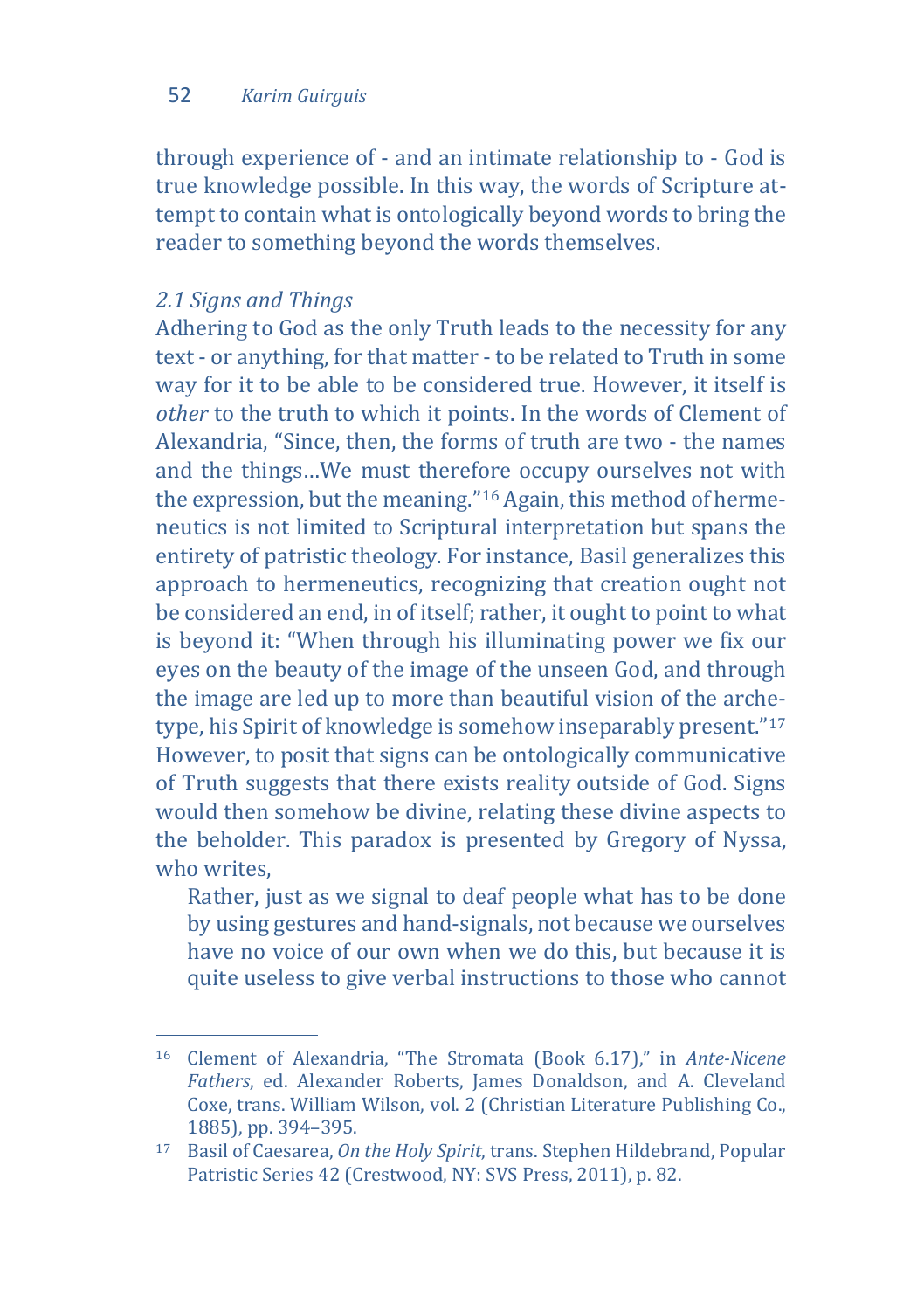hear, so, the human race being in a way deaf and unable to understand anything sublime, we hold that the grace of God, which speaks 'in diverse parts and manners' in the prophets [Heb. 1:1], and frames the verbal expressions of the holy prophets to suit our mental grasp and habit, by these means leads us on to the apprehension of sublime things, not giving instructions in accordance with his own majesty - how should the great be confined in the little? - but in a form which comes down to the level of our small capacity.[18](#page-7-0)

For this reason, signs must be distinct from the Truth; "All that is and that exists is from God, and for our guidance there are attached to beings the names which denote real things."[19](#page-7-1) This same logic applies to words, and accordingly to Scripture. After all, in the words of Augustine of Hippo, "Words have force only to the extent that they remind us to look for things."[20](#page-7-2) In fact, words are invented for the very purpose of explicating something other to them. Words do not ontologically contain a particular meaning - a specific reality. Rather, they are designed to point to something beyond what they are. As Gregory of Nyssa puts it,

What springs up at God's will is the reality, not the name, so that the reality which substantively exists is the work of the Maker's power, but the sounds which identify things, by which verbal reasoning distinguishes things individually for accurate and distinct reference, these are the product and invention of the faculty of verbal reasoning, whereas this ver-bally rational faculty and nature itself is the work of God.<sup>[21](#page-7-3)</sup>

As such, most of all, the words of Scripture not only point to *something* distinct from them but point to *the* Truth - to God. This

j <sup>18</sup> Gregory of Nyssa, *Contra Eunomium II*, pp. 112–113.

<span id="page-7-1"></span><span id="page-7-0"></span><sup>19</sup> Ibid., p. 122.

<span id="page-7-2"></span><sup>20</sup> Augustine of Hippo as quoted in Tarmo Toom, "Augustine's Hermeneutics: The Science of the Divinely Given Signs," in *Patristic Theories of Biblical Interpretation: The Latin Fathers*, ed. Tarmo Toom (New York, NY: Cambridge University Press, 2016), p. 91.

<span id="page-7-3"></span><sup>21</sup> Gregory of Nyssa, *Contra Eunomium II*, pp. 113–114.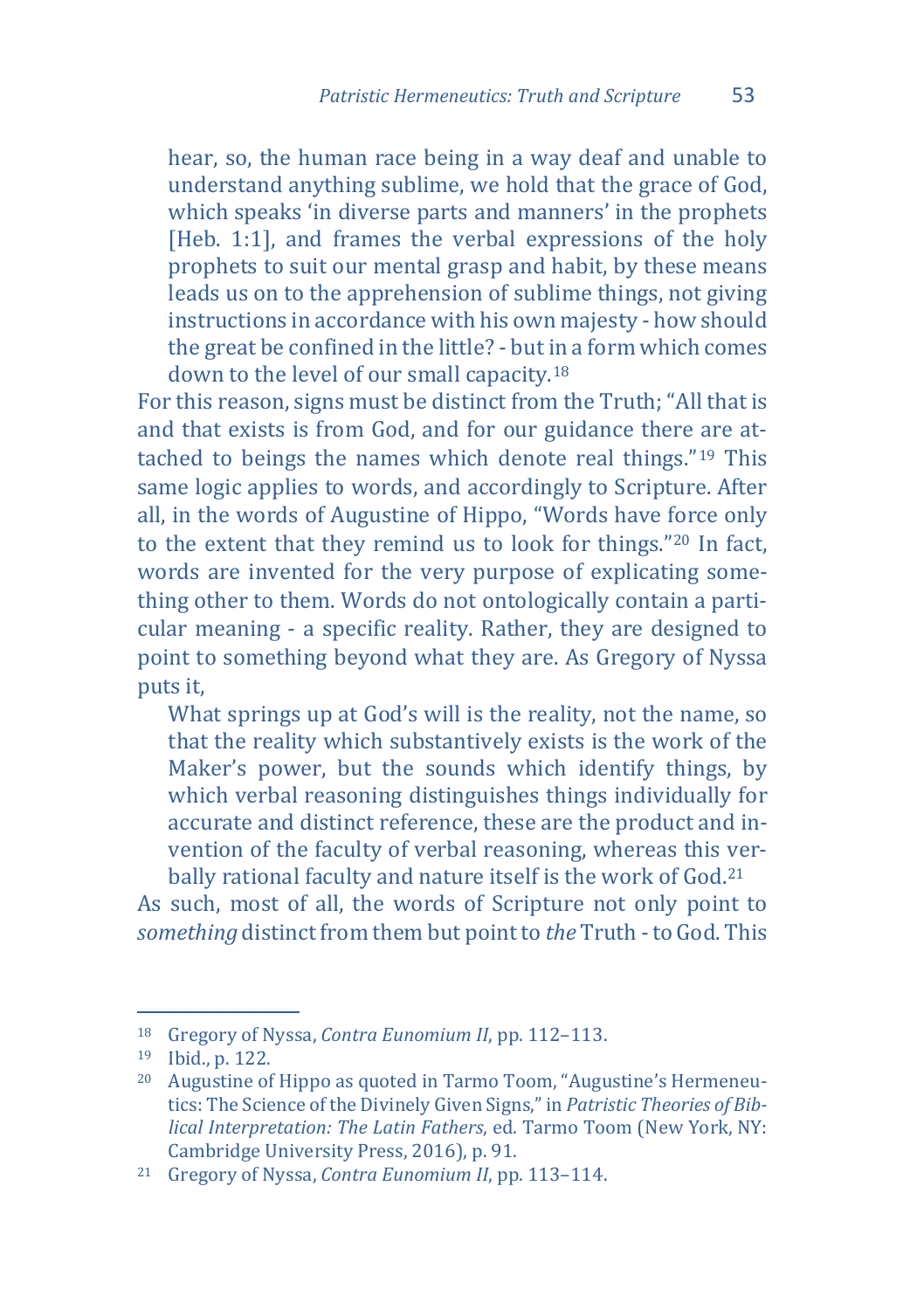is precisely why Scripture is considered to be explicating Truth; because it ought to point to God. Augustine of Hippo laments this, writing,

When you follow the letter, you see, you take in their proper literal sense words that are being used metaphorically, and fail to refer what is signified in this proper sense to the signification of something else… This, precisely, is the wretched slavery of the spirit, treating signs as things, and thus being unable to lift up the eyes of the mind above bodily creatures, to drink in the eternal light.<sup>[22](#page-8-0)</sup>

If the interpreter reduces the grandeur of God revealed in Scripture to mere historicity, morality, or anything other than Truth itself, they forfeit any reality existing within the Scriptural text. Indeed, in the words of Jerome, "All that we read in the divine books while glistening and shining without, is yet far sweeter within."[23](#page-8-1) Accordingly, Scripture is true; however, this statement is only reliable if Scripture is taken as a sign pointing towards God as opposed to anything else. After all, in the words of George, "The human word (language) is always validated on the basis of its relationship with the eternal divine Word (Logos)."[24](#page-8-2)

# *2.2 Scripture as Sign*

The ability - and necessity - of Scripture to point beyond itself constitutes the patristic hermeneutical method. For early Christians, in the words of Frances Young, "Scriptural hermeneutics shaped theology but only insofar as the sacred texts were read

<span id="page-8-0"></span>j <sup>22</sup> Augustine of Hippo, *Teaching Christianity: De Doctrina Christiana*, ed. John E. Rotelle, trans. Edmund Hill, 2nd ed., The Works of Saint Augustine: A Translation for the 21st Century I/11 (Hyde Park, NY: New City Press of the Focolare, 1996), p. 180.

<span id="page-8-1"></span><sup>23</sup> Jerome as quoted in Aline Canellis, "Jerome's Hermeneutics: How to Exegete the Bible?," in *Patristic Theories of Biblical Interpretation: The Latin Fathers*, ed. Tarmo Toom (New York, NY: Cambridge University Press, 2016), p. 63.

<span id="page-8-2"></span><sup>24</sup> K. M. George, "An Oriental Orthodox Approach to Hermeneutics," p. 209.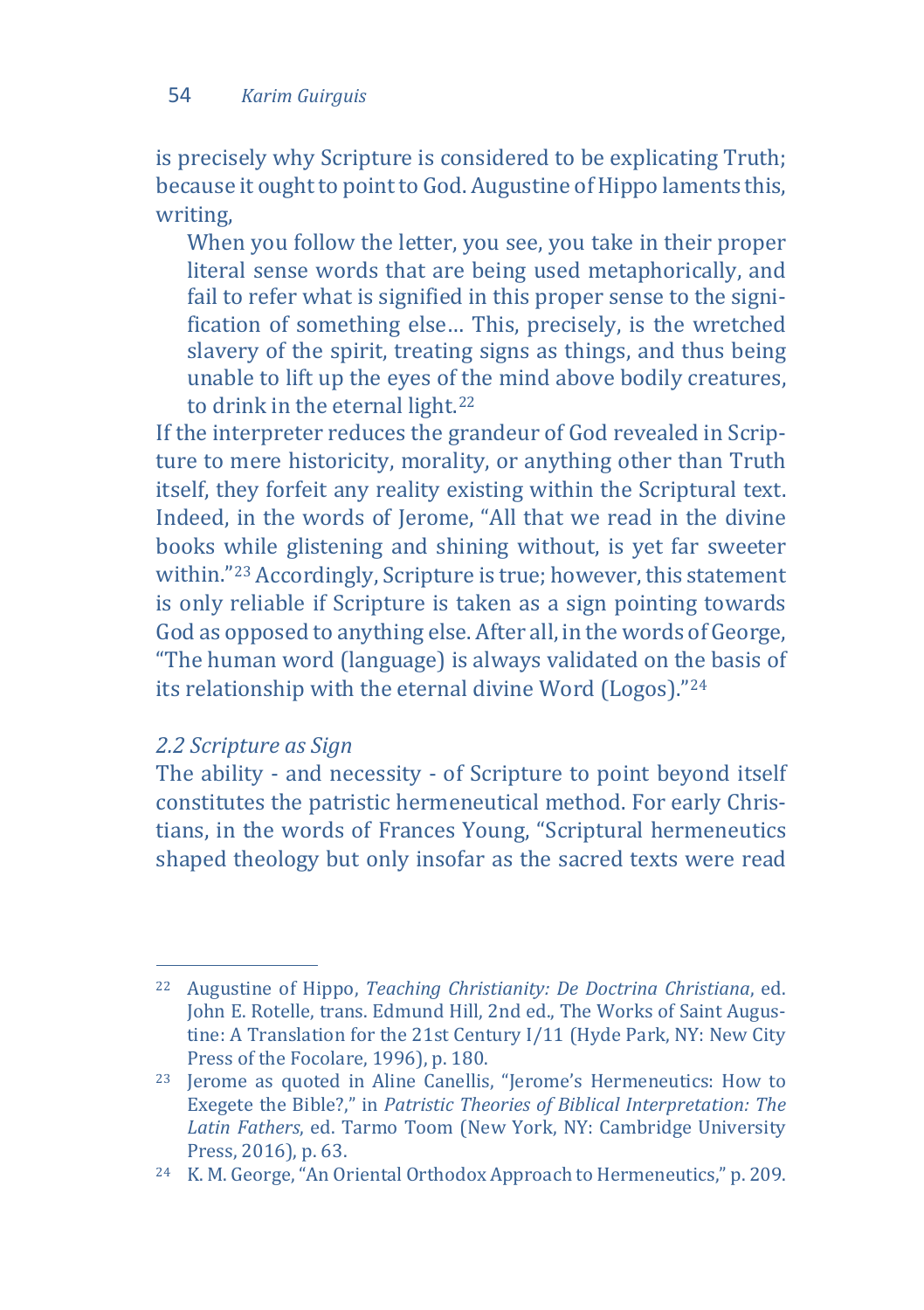as pointing beyond themselves."[25](#page-9-0) This approach was first discussed at length by Origen of Alexandria. For example, Origen, in his argument against Marcion, rejects a literal understanding of Scripture and points to the example of St. Paul in searching for Truth within the text.[26](#page-9-1) Young expounds on Origen's methodology, "Origen accepted without question the unity of the Bible and found it in the Holy Spirit's skopos (aim) to impart the truth but to conceal it in a narrative dealing with the visible creation so that proper [ex](#page-9-2)amination of these records would point to spiritual truths."27 For Origen, if the words of Scripture are not pointing to God, then they point to something completely irrelevant to Christian praxis: "If these words are not to be spiritually understood, are they not mere tales? If they conceal no hidden mystery, are they not unworthy of God?"[28](#page-9-3) Above all, Origen considers the literal reading of Scripture to be a cause for incorrect beliefs. Origen writes, "The reason, in all the cases mentioned, for the false beliefs and impious or ignorant assumptions about God appears to be nothing else than Scripture not being understood according to its spiritual sense, but taken as regarding the bare

<span id="page-9-0"></span>j <sup>25</sup> Frances Young, "Divine Discourse: Scripture in the Economy of Revelation," in *The Oxford Handbook of Early Christian Biblical Interpretation*, ed. Paul M. Blowers and Peter W. Martens (New York, NY: Oxford University Press, 2019), p. 71.

<span id="page-9-1"></span><sup>26</sup> Origen of Alexandria, *Origen: On First Principles*, trans. John Behr, vol. 2, Oxford Early Christian Texts (Oxford: Oxford University Press, 2018), 503; See also Anthony Meredith, "The Language of God and Human Language," in *Contra Eunomium II*, ed. Lenka Karfíková, Scot Douglass, and Johannes Zachhuber, Texts and Studies of Early Christian Life and Language 82 (Boston, MA: Brill Publishers, 2007), pp. 252–253.

<span id="page-9-2"></span><sup>27</sup> Frances Young, "Alexandrian and Antiochene Exegesis: The Ancient Period," in *A History of Biblical Interpretation*, ed. Alan J. Hauser and Duane F. Watson, vol. 1 (Grand Rapids, MI: Wm. B. Eerdmans Publishing Co., 2003), p. 335.

<span id="page-9-3"></span><sup>28</sup> Origen of Alexandria, *Origen: The Song of Songs Commentary and Homilies*, trans. R. P Lawson, Ancient Christian Writers 26 (Westminster, London: The Newman Press, 1957), p. 270.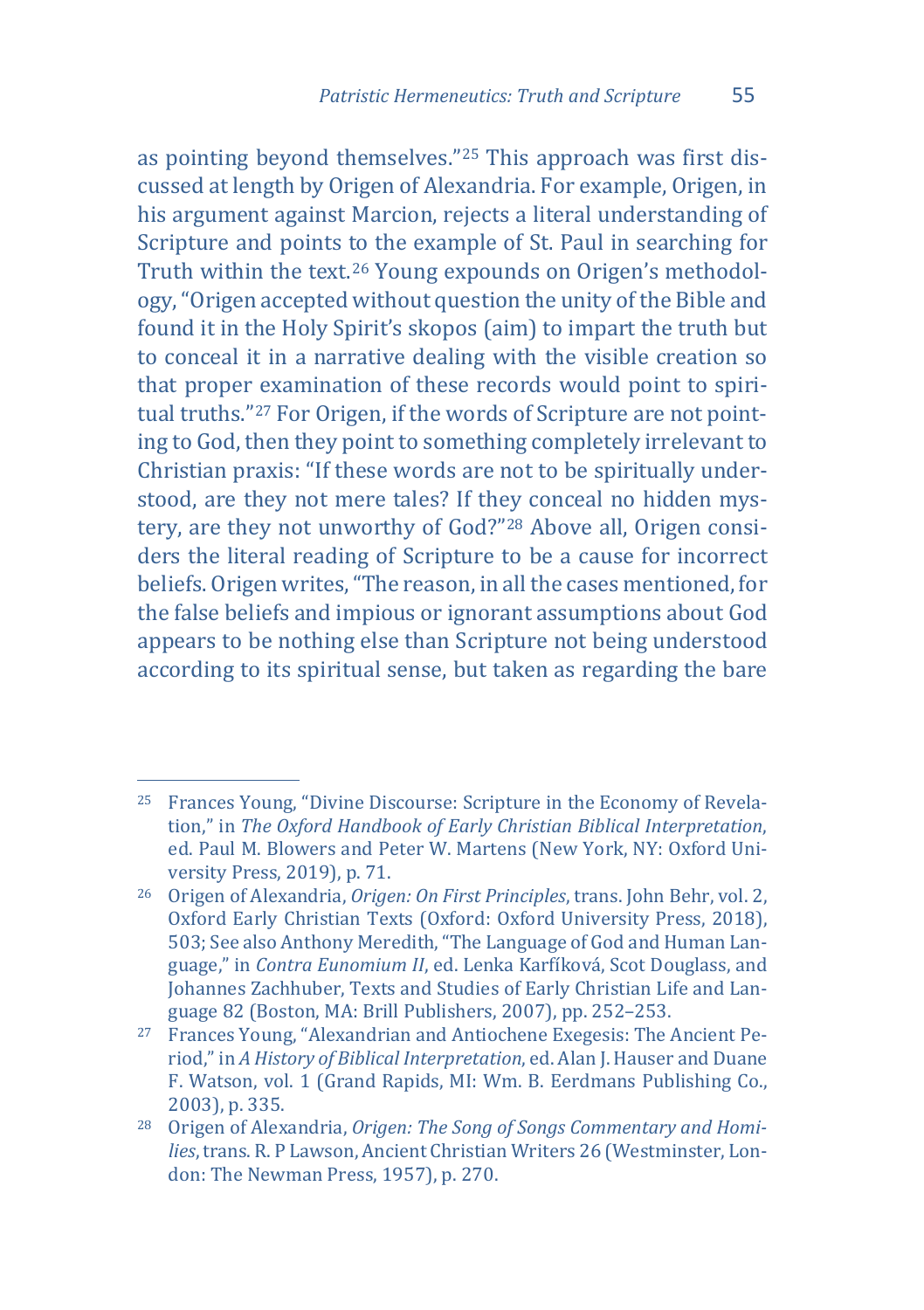letter."[29](#page-10-0) Origen was not alone in Alexandria with this perspective. Similarly, according to Young, for Clement, "the truth of Scripture also came through a veil, and the key to unlock the hidden mysteries was Christ."[30](#page-10-1) This position was also taken up by Gregory of Nyssa in his discourses against Eunomius. Gregory writes, "Sometimes the Scripture, to clarify the meaning of the subject under discussion, presents its account of intellectual matters in a somewhat physical way."[31](#page-10-2) This outlook on Scriptural hermeneutics, however, was not exclusively to the Greekspeaking world. Augustine, writing in Latin, had a very similar outlook on Scriptural interpretation:

But when from the same words of scripture not just one, but two or more meanings may be extracted, even if you cannot tell which of them the writer intended, there is no risk if they can all be shown from other places of the holy scriptures to correspond with the truth. However, those who are engaged in searching the divine utterances must make every effort to arrive at the intention of the author through whom the Holy Spirit produced that portion of scripture. But as I say, there is nothing risky about it, whether they do get at this, or whether they carve out another meaning from those words which does not clash with right faith, and is supported by any other passage of the divine utterances. That author, in fact, possibly even saw this very meaning in the same words which we wish to understand; and certainly the Spirit of God who produced these texts through him foresaw without a shadow of doubt that it would occur to some reader or listener; or rather he actually provided that it should occur to them, because it is upheld by the truth. How, after all, could the divine scriptures make more abundant and generous provision, than by ensuring that the same words could be understood in several ways,

j <sup>29</sup> Origen of Alexandria, *Origen: On First Principles*, 2:489, p. 491.

<span id="page-10-1"></span><span id="page-10-0"></span><sup>30</sup> Frances Young, "Alexandrian and Antiochene Exegesis: The Ancient Period," p. 336.

<span id="page-10-2"></span><sup>31</sup> Gregory of Nyssa, *Contra Eunomium II*, p. 107.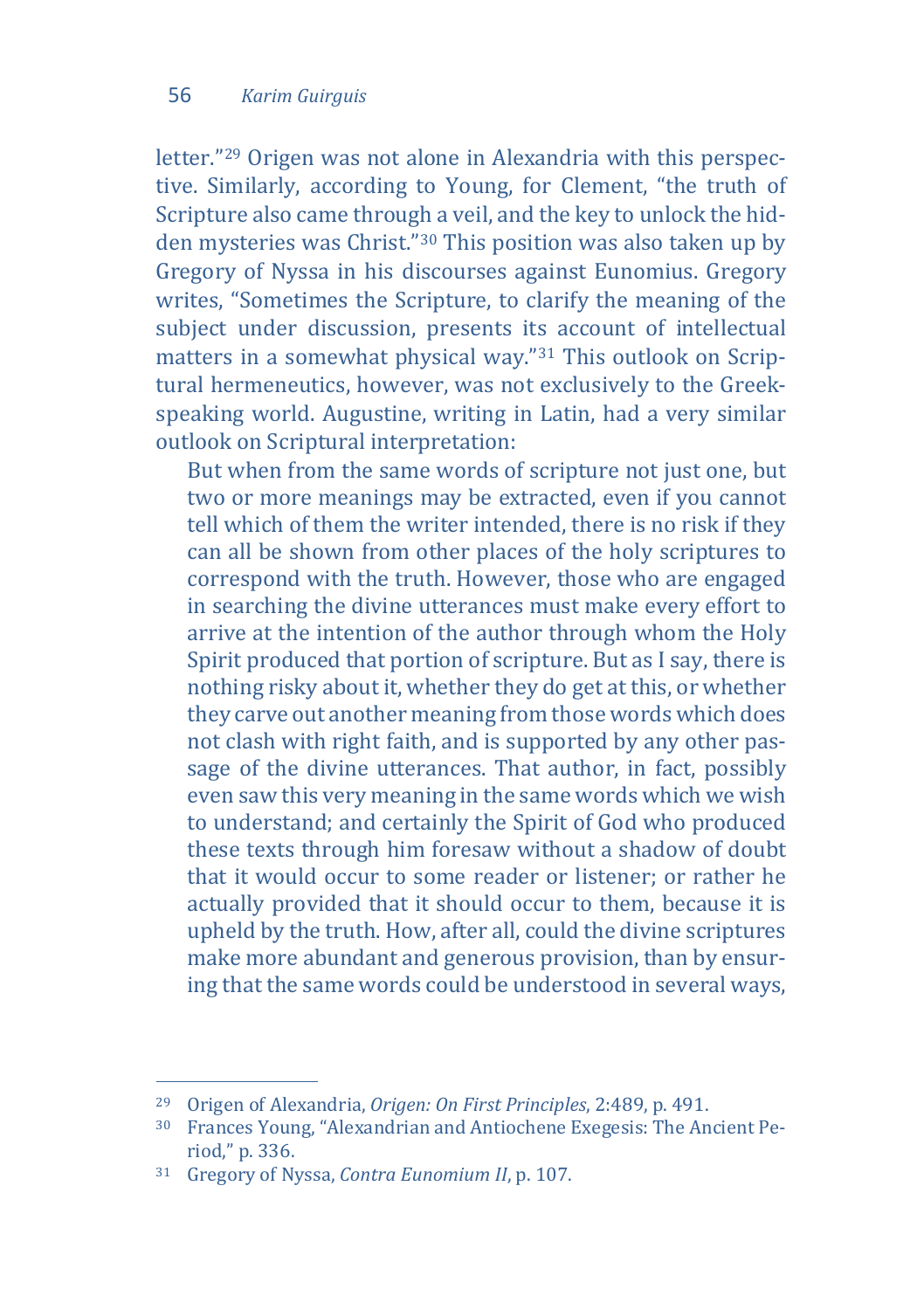which are underwritten by other no less divine testimonies?[32](#page-11-0)

Augustine's approach is only made possible when perceiving Scripture as a sign pointing to God. Since God is inexhaustible, so also is it possible to unendingly search Scripture for further intimacy with Truth. However, if the words of Scripture were to point to themselves, or anything other than God, then this would not be possible; the words would present what they contain, and then Scriptures would be exhausted. However, it is because of his hermeneutical approach that Augustine is able to recognize many interpretations of every one aspect of Scripture. Furthermore, this approach to Scriptural hermeneutics persists also among Syriac-speaking Christians. For example, in the words of Brock, "Ephrem says emphatically on a number of occasions that it is wrong to read the Bible in a literal way, for this will lead to all sorts of misconceptions."[33](#page-11-1) In his hymns on paradise, Ephrem explicates that if the words of Scripture were taken to be literal, it would deny God's great self-emptying to reveal Himself in human words:

Paradise can only be described in terrestrial terms, but it is essential to realize that these terms arc purely metaphorical; to understand them in a literal sense is to abuse God's great condescension in revealing to us, through Scripture, something of Paradise's beauty and wonders[.34](#page-11-2)

In this way did many of the early Christian thinkers approach Scripture; that it is a sign intended to reveal God.

#### *2.3 The Need for a Sign*

The necessity of a sign - such as Scripture - to point to God points to the apophatic approach to patristic theology. Scripture is, thus, a form of divine condescension. God emptied Himself to be

<span id="page-11-0"></span>j <sup>32</sup> Augustine of Hippo, *Teaching Christianity: De Doctrina Christiana*, p. 194.

<span id="page-11-1"></span><sup>33</sup> Sebastian Brock, *The Bible in the Syriac Tradition*, p. 56.

<span id="page-11-2"></span><sup>34</sup> Ephrem the Syrian, *Hymns on Paradise*, trans. Sebastian Brock, Popular Patristic Series 10 (Crestwood, NY: SVS Press, 1990), p. 153.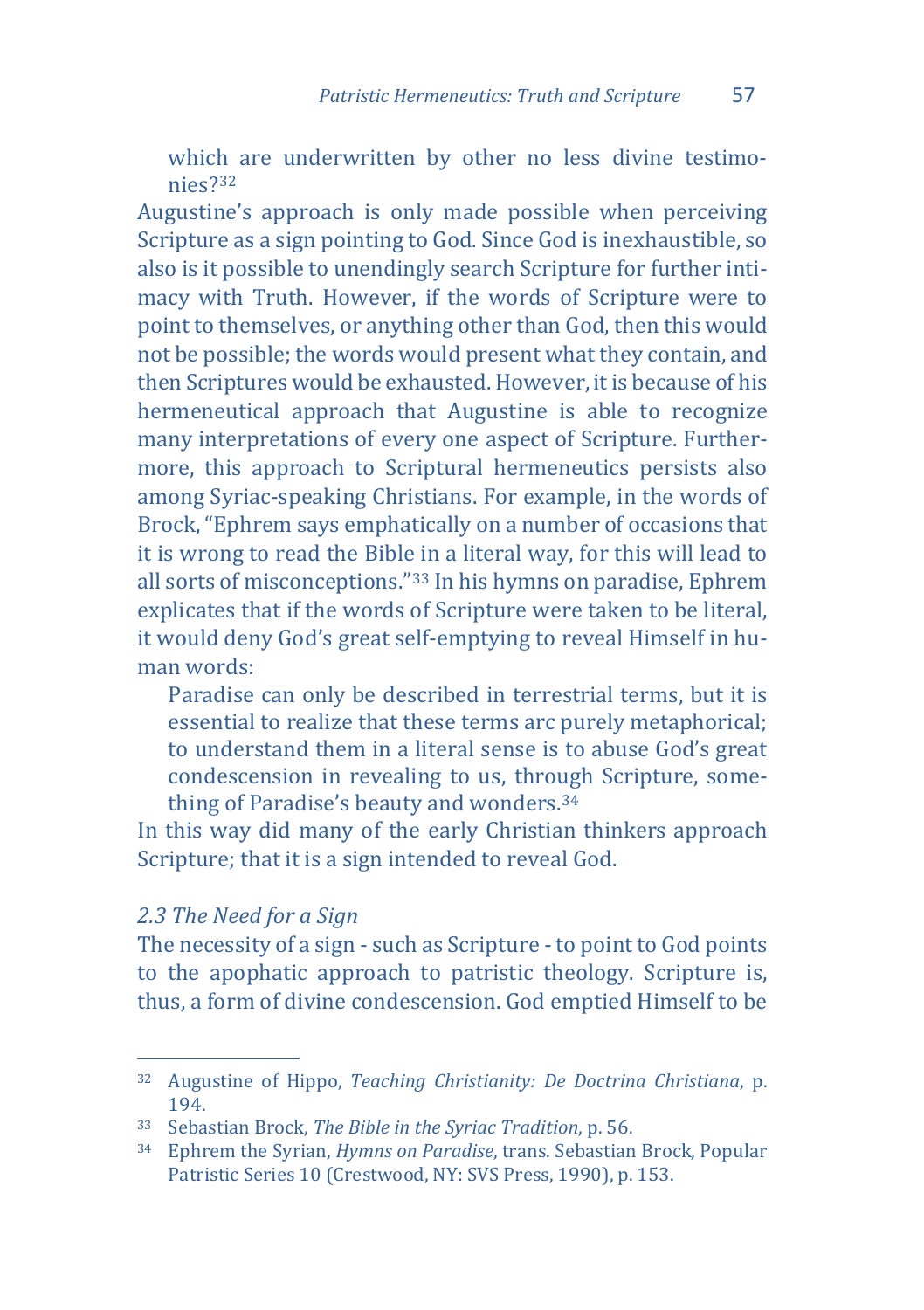pointed to through signs - signs that are incomplete, in of themselves. In the words of Ephrem the Syrian,

If someone concentrates his attention solely on the metaphors used of God's majesty, he abuses and misrepresents that majesty and thus errs by means of those metaphors with which God clothed Himself for his benefit, and he is ungrateful to that Grace which stooped low to the level of his childishness; although it has nothing in common with him, yet Grace clothed itself in his likeness in order to bring him to the likeness of itself.[35](#page-12-0)

As Young writes, for Ephrem, "God clothes the divine self in names drawn from human experience… Without putting on these names, it would not have been possible for God to speak with us humans."[36](#page-12-1) In this way, Scripture becomes a sign through which God communicates with humans. It is God being spoken of in a language, so to speak, that humans can understand. As Ephrem puts it,

Let us understand: if he had not put on the names of these very things, he would have been unable to speak with our humanity. With [what is ours], he drew near to us. He put on our names, to put on us his way of life. He borrowed and put on our form, and like a father with children, he spoke with our childishness.[37](#page-12-2)

In short, Scriptures can be considered to be true in that they reveal God - who is Truth. In His condescension, God, through signs, a language which they are able to identify with, reveals Himself to humanity.

j  $35$  Ibid., 156.

<span id="page-12-1"></span><span id="page-12-0"></span><sup>36</sup> Frances Young, "Divine Discourse: Scripture in the Economy of Revelation," p. 85.

<span id="page-12-2"></span><sup>37</sup> Ephrem the Syrian, *St. Ephrem the Syrian: Hymns on Faith*, trans. Jeffrey T. Wicks, The Fathers of the Church 130 (Washington, DC: Catholic University of America Press, 2015), p. 192.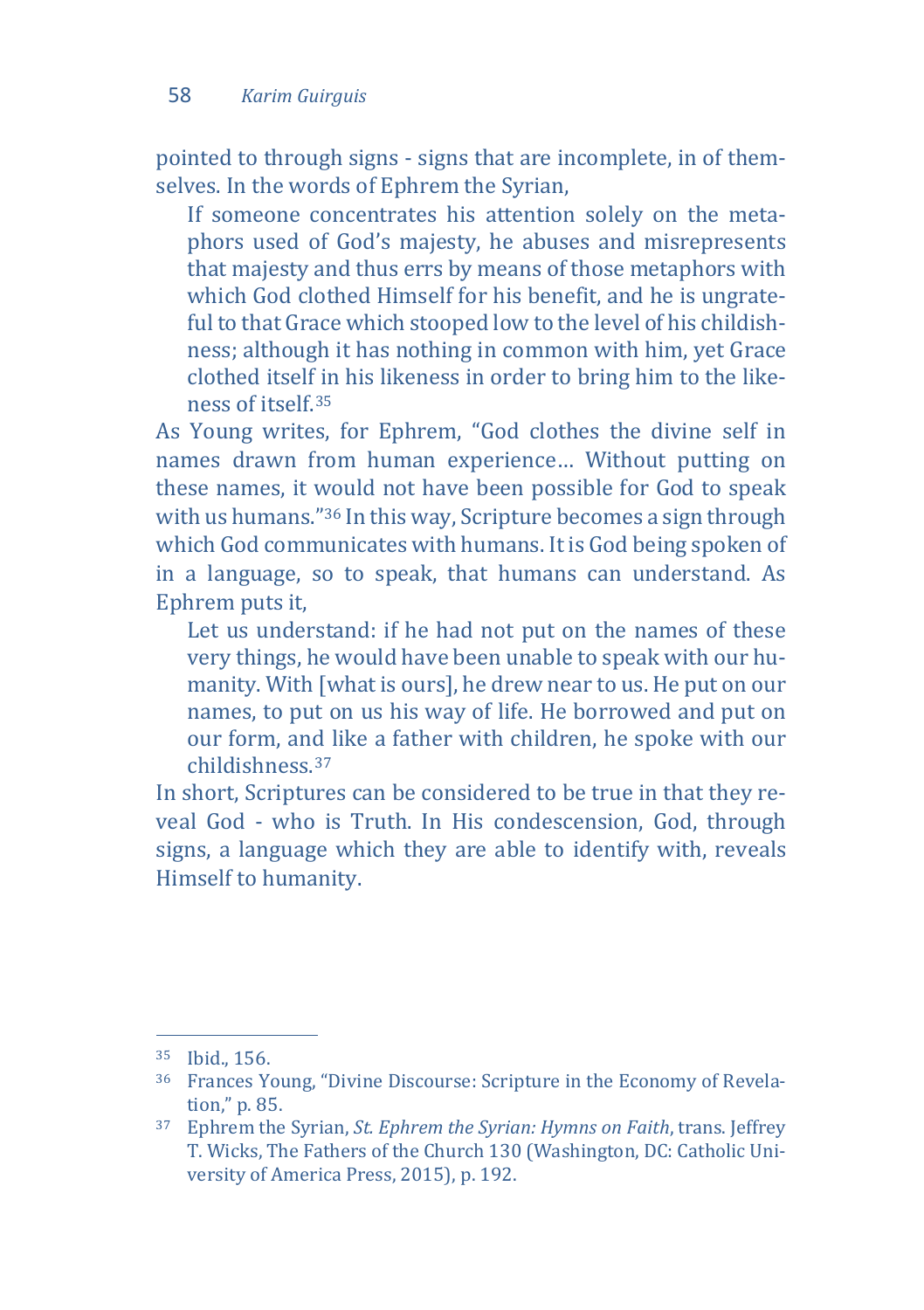## **3 The Λόγος of God**

It is no coincidence that Scripture is referred to as the word of God, mirroring the Second Person of the Trinity, "the very Logos and very Truth["38](#page-13-0) (cf. Jn. 1:1). This familiarity of epithets between the divine Word and the written word did not go unnoticed by early Christians. For the patristic authors, in the words of Frances Young, "the Word Incarnate and Word Inscribed are mutually dependent, reinforcing one another."[39](#page-13-1) Furthermore, it is from this relationship that Scripture is said to be true as the Word of God *is* Truth (cf. Jn. 14:6). For this reason, Scripture, continues Frances, is "only intelligible in the light of Christ."[40](#page-13-2)

#### *3.1 The Word Incarnate*

In a broad sense, early Christian thinkers took a more ontological approach to soteriology. For them, sin separated man from God - from true Being - causing a fall away into death (cf. Gen. 3:3; Is. 59:2).[41](#page-13-3) For them, the incarnation bridged this chasm between God and man, bringing humanity back into Being.[42](#page-13-4) This theo-

<span id="page-13-0"></span>j <sup>38</sup> Origen of Alexandria, "Exhortation to Martyrdom," in *Alexandrian Christianity: Selected Translations of Clement and Origen*, ed. Henry Chadwick and J. E. L. Oulton, vol. 2, The Library of Christian Classics (Louisville, KY: Westminster John Knox Press, 2006), p. 399.

<span id="page-13-1"></span><sup>39</sup> Frances Young, "Divine Discourse: Scripture in the Economy of Revelation," p. 71.

<span id="page-13-2"></span><sup>40</sup> Ibid.

<span id="page-13-3"></span><sup>41</sup> See for example Augustine of Hippo, *The City of God: Books VIII-XVI*, trans. Gerald G. Walsh and Grace Monahan, The Fathers of the Church 14 (Washington, DC: Catholic University of America Press, 2008), pp. 316–318; Cyril of Alexandria, *Commentary on John*, ed. Joel. C. Elowsky, trans. David R. Maxwell, vol. 1 (InterVarsity Press, 2013), p. 309; Gregory of Nyssa, "Against Eunomius (Book 2.13)," in *Nicene and Post-Nicene Fathers*, ed. Philip Schaff and Henry Wace, trans. H. C. Ogle and H. A. Wilson, vol. 5, 2 (Buffalo, NY: Christian Literature Publishing Co., 1893), pp. 126–127.

<span id="page-13-4"></span><sup>42</sup> See for example Athanasius of Alexandria, *On the Incarnation*, trans. John Behr, Popular Patristic Series 44A (Crestwood, NY: SVS Press, 2012), p. 167; Gregory of Nyssa, *A Handbook for Catechists: Catechetical*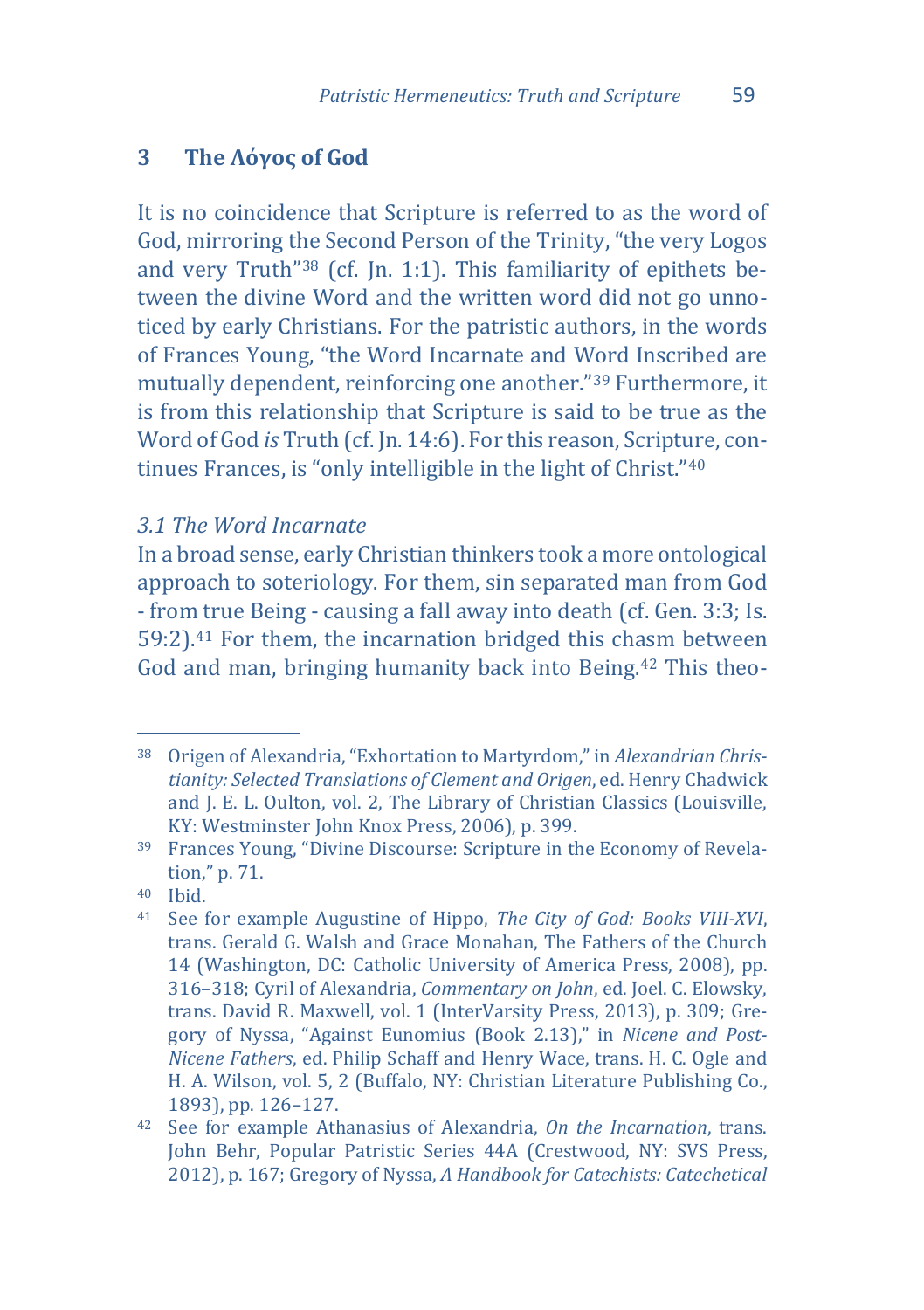logy pervaded much of Christian praxis, including the Church's liturgical expression: "He made [humanity] one with His Divinity without mingling, without confusion, and without alteration."<sup>[43](#page-14-0)</sup> In this same way does Scripture function for early Church thinkers. Scripture, being the written word, brings divine *Truth* and human words into relation. The union of the human and divine natures in the one person of Christ gives Scripture a more profound nuance within the Christian hermeneutical framework. Scripture is no longer strictly divine speech, neither is it strictly human. Rather, through Scripture, being the word of God, in the words of Fr. Georges Florovsky, "we hear… not only the voice of God, but also the voice of man."[44](#page-14-1) Thus, Scripture culminates as, continues Florovsky, "the Word of God in human idiom."[45](#page-14-2)

#### *3.2 Divine Truth in Human Words*

The apparent impossibility of a union between human and divine natures led to a plethora of early Christians contesting the idea or suggesting alterations to the doctrine for the sake of outward coherence. This led to many Christological ideas that were later condemned as heresies such as Docetism, Arianism, Nestorianism, and Eutychianism, to name a few. However, this very same danger is present in Scriptural hermeneutics. There is always a danger in forfeiting the humanity or divinity of Scripture, or the union of the two. Gregory of Nyssa expresses the humanity of Scripture as a veil covering the Truth, through which man is able to contemplate God:

Such a boon as [the inspiration of Scripture], however, is not within any man's reach to lay hold of, but the Divine intention lies hid under the body of the Scripture, as it were under a

j

*Discourse*, trans. Ignatius Green, Popular Patristic Series 60 (Crestwood, NY: SVS Press, 2019), p. 149.

<span id="page-14-0"></span><sup>43</sup> "The Confession" in the *Liturgy of St. Basil of Caesarea* in the Coptic rite.

<span id="page-14-1"></span><sup>44</sup> Georges Florovsky, "Revelation and Interpretation," in *Bible, Church, Tradition: An Eastern Orthodox View*, vol. 1, The Collected Works of Georges Florovsky (Belmont, MA: Nordland Pub. Co., 1972), p. 21.

<span id="page-14-2"></span><sup>45</sup> Ibid., p. 27.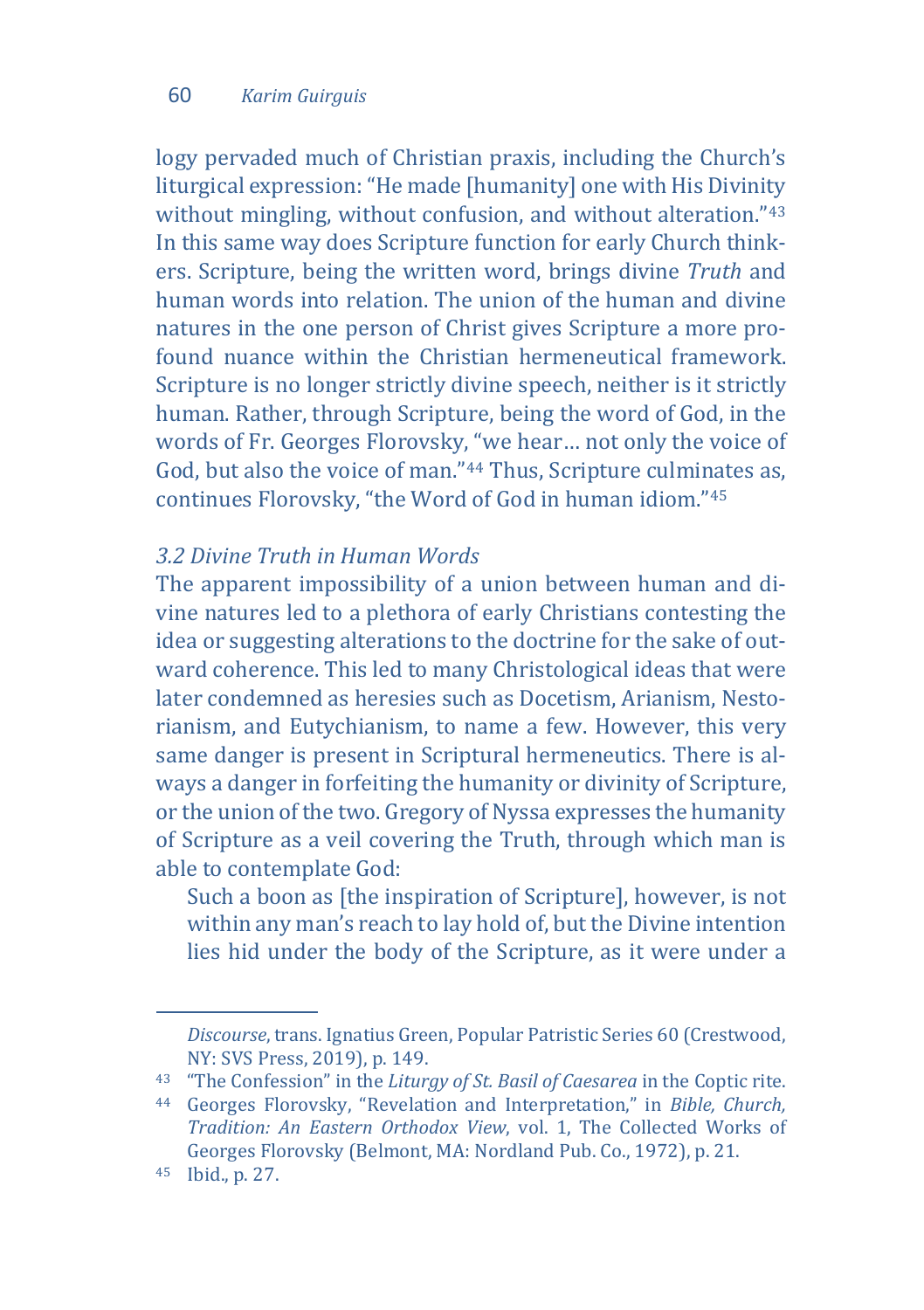veil, some legislative enactment or some historical narrative being cast over the truths that are contemplated by the mind.[46](#page-15-0)

With this ability to recognize the human participation in the presence of Scripture, being able to identify Truth with God, it becomes acceptable to forfeit any other form of truth within Scripture. Everything in Scripture becomes for the sake of pointing to God, and nothing else. This allows early Christians to dive further into Scripture by accepting rhetoric in the form of allegory and anthropomorphism. Gregory of Nazianzus writes to this, "Some things mentioned in the Bible are not factual; some factual things are not mentioned; some nonfactual things receive no mention there; some things are both factual and mentioned."[47](#page-15-1) It is important to note that when he uses the word "factual," he is referring to historical reality.[48](#page-15-2) Gregory of Nyssa paints this communication of the divine with the human using rhetoric as God speaking in the language of humanity:

So although some words familiar to us are in the divine scripture spoken personally by God, we should be aware that the Holy Spirit communicates with us in our own terms, just as in the story in Acts we learn that each person heard the teaching in his own native language, understanding the meaning of what was said in words he recognized [Acts 2:6].<sup>[49](#page-15-3)</sup>

<span id="page-15-0"></span>j <sup>46</sup> Gregory of Nyssa, "Against Eunomius (Book 7.1)," in *Nicene and Post-Nicene Fathers*, ed. Philip Schaff and Henry Wace, trans. H. C. Ogle and H. A. Wilson, vol. 5, 2 (Buffalo, NY: Christian Literature Publishing Co., 1893), p. 192.

<span id="page-15-1"></span><sup>47</sup> Gregory of Nazianzus, *On God and Christ: The Five Theological Orations and Two Letters to Cledonius*, p. 133.

<span id="page-15-2"></span><sup>48</sup> This way of hermeneutics continued on later into Christian history with the example of Isaac the Syrian Isaac the Syrian, *Ascetical Homilies of St Isaac the Syrian*, 2nd ed. (Brookline, MA: Holy Transfiguration Monastery, 2011), p. 129; Isaac of Nineveh, *On Ascetical Life*, trans. Mark Hansbury, Popular Patristic Series 11 (Crestwood, NY: SVS Press, 1989), p. 29.

<span id="page-15-3"></span><sup>49</sup> Gregory of Nyssa, *Contra Eunomium II*, p. 112.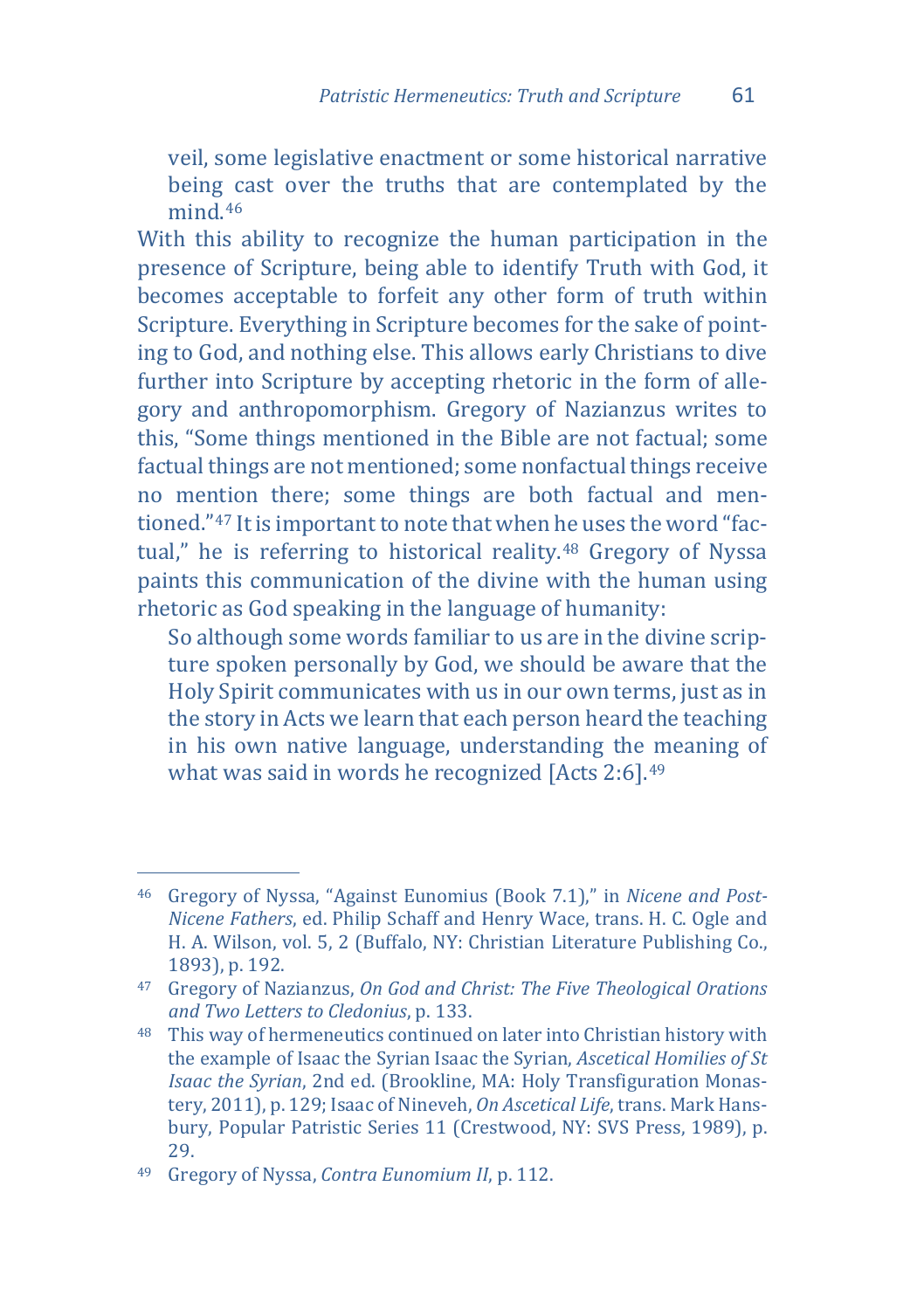For this reason, for Origen, in the words of Stephen and Martin Westerholm, "the words of Scripture, like the human flesh of the Savior, are merely the external clothing of the eternal Word, bringing that Word within the realm of human experience."[50](#page-16-0) Thus, in a way, the incarnation is perpetuated through history by God taking on human speech for the sake of pointing to the divine.

## *3.3 Divine Infinity and Condescension*

Throughout patristic - and the broader Christian - theology God is inexhaustible. For this reason, the incarnation is considered to be divine condescension - the invisible one was made visible (cf. Col. 1:15). For this reason, for early Christians, in the words of Young, "the very notion of God's Word transcended what could be said, let alone written or recorded, in human language; both Scripture and incarnation bespeak divine condescension."[51](#page-16-1) In this line of thought, Irenaeus posits that it is impossible to exhaust all that is contained in Scripture. Scripture, expositing about God, who is inexhaustible, cannot be possibly comprehended by human effort but must always be approached through revelation:

We, inasmuch as we are inferior to, and later in existence than, the Word of God and His Spirit, are on that very account destitute of the knowledge of His mysteries. And there is no cause for wonder if this is the case with us as respects things spiritual and heavenly, and such as require to be made known to us by revelation, since many even of those things which lie at our very feet (I mean such as belong to this world, which we handle, and see, and are in close contact with) transcend

<span id="page-16-0"></span>j <sup>50</sup> Stephen Westerholm, Martin Westerholm, *Reading Sacred Scripture: Voices From the History of Biblical Interpretation* (Grand Rapids, MI: Wm. B. Eerdmans Publishing Co., 2016), p. 73.

<span id="page-16-1"></span><sup>51</sup> Frances Young, "Divine Discourse: Scripture in the Economy of Revelation," p. 71.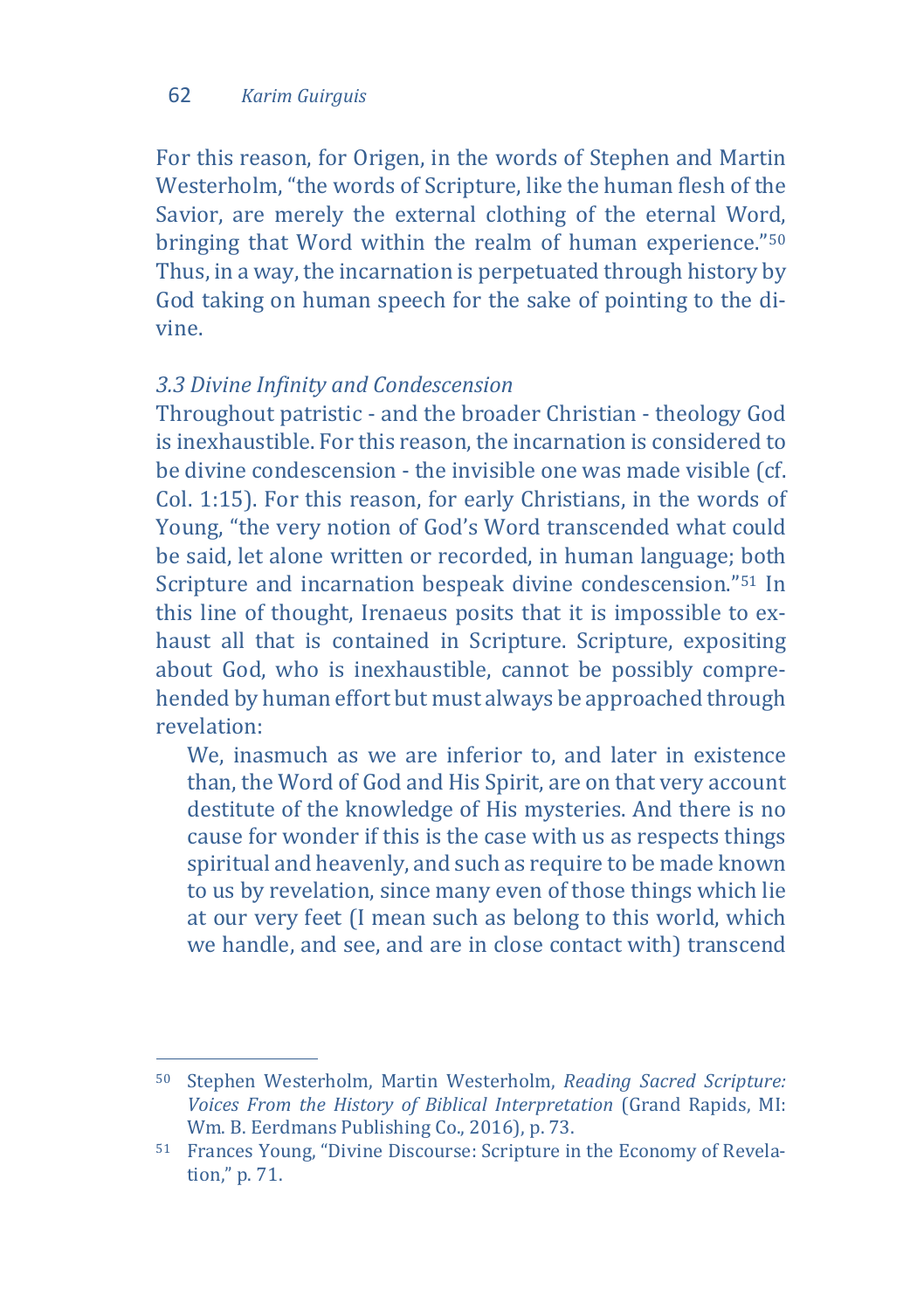our knowledge, so that even these we must leave to God. For it is fitting that He should excel all [in knowledge].[52](#page-17-0)

Irenaeus pushes this idea to an eschatological plane, where God eternally reveals Himself to man (cf. Jn. 17:3), such that "in that which is to come, so that God should for ever teach, and man should for ever learn the things taught him by God?"[53](#page-17-1) For this reason, For Origen, in the words of Westerholm, "The truth of Scripture is necessarily conditioned by the capacity of human beings to receive it."[54](#page-17-2) As Origen puts it,

As 'in the Last Days' [Acts 2:17], the Word of God, which was clothed with the flesh of Mary, proceeded into this world. What was seen in him was one thing; what was understood was something else. For the sight of his flesh was open for all to see, but the knowledge of his divinity was given to the few, even the elect. So also when the Word of God was brought to humans through the Prophets and the Lawgiver, it was not brought without proper clothing. For just as there it was covered with the veil of flesh [2 Cor. 3:14], so here with the veil of the letter, so that indeed the letter is seen as flesh but the spiritual sense hiding within is perceived as divinity.<sup>[55](#page-17-3)</sup>

Again, this is echoed by Ephrem the Syrian who writes, "The Great One has put on Needy names out of love for you."[56](#page-17-4) As Lewis Ayres demonstrates, early Christian thinkers did not limit Scriptural interpretation to a strict single meaning. Rather, the fathers and mothers of the Church would identify a multiplicity

<span id="page-17-0"></span>j <sup>52</sup> Irenaeus of Lyons, "Against the Heresies (Book 2.28)," in *Ante-Nicene Fathers*, ed. Alexander Roberts, James Donaldson, and A. Cleveland Coxe, trans. Alexander Roberts and William Rambaut, vol. 1 (Buffalo, NY: Christian Literature Publishing Co., 1885), p. 220.

<span id="page-17-1"></span><sup>53</sup> Ibid., p. 221.

<span id="page-17-2"></span><sup>54</sup> Westerholm and Westerholm, *Reading Sacred Scripture: Voices From the History of Biblical Interpretation*, p. 76.

<span id="page-17-3"></span><sup>55</sup> Origen of Alexandria, *Homilies on Leviticus 1-16*, trans. Gary Wayne Barkley, The Fathers of the Church 83 (Washington, DC: Catholic University of America Press, 1990), p. 29.

<span id="page-17-4"></span><sup>56</sup> Ephrem the Syrian, *St. Ephrem the Syrian: Hymns on Faith*, p. 186.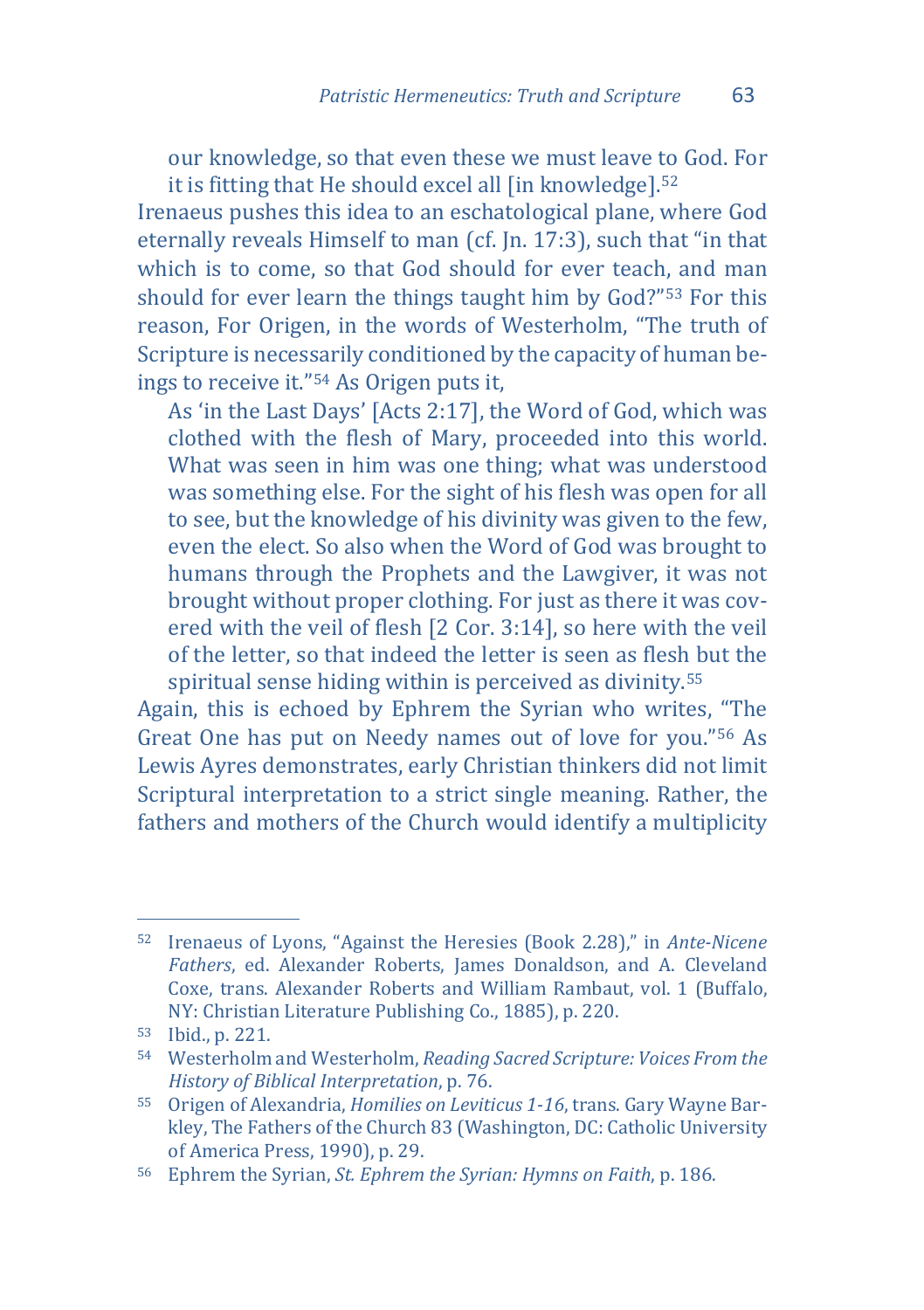of nuances for Scripture. This approach to Scriptural interpretation, according to Ayres, is a result of their perception of Scripture as "speaking about realities that are beyond comprehension.["57](#page-18-0) In short, in the same way that the divine Word was incarnate and took on flesh, so also does the inscribed word of God take on human expression. Furthermore, in the same way that Christ did not forfeit His divinity, rather, He united it with humanity to bridge the chasm between Being and non-being, Scripture works as a sign bridging human speech with divine reality. As such, the words of Scripture ought to point to divinity, but should not be considered to be true in isolation; in the same way that man in isolation from God falls into non-being.

## **4 The Τέλος of Scripture**

Bridging the gulf between Being and non-being, Scripture places Truth as its τέλος. For early Christians, in the words of Fr. Theodore Stylianopoulos, "the challenge is not merely to interpret the written text but to comprehend and actualize God's purposes and gifts to which the text bears testimony."[58](#page-18-1) As such, this search for Truth is not some abstract effort, but it becomes highly personal, affecting the praxis of Christian life.

#### *4.1 One Τέλος to Scripture*

Being God Himself, the τέλος of Scripture is not fragmented; rather, it is strictly one. As such, all the gleanings that are found in Scripture ought to be in conformity with its hypothesis. In the words of Westerholm, for Irenaeus, "in order to understand any part of Scripture, one must have a grasp of its overall message:

<span id="page-18-0"></span>j <sup>57</sup> Lewis Ayres, *Nicaea and Its Legacy: An Approach to Fourth-Century Trinitarian Theology* (New York, NY: Oxford University Press, 2004), pp. 32–33.

<span id="page-18-1"></span><sup>58</sup> Theodore G. Stylianopoulos, *The New Testament: An Orthodox Perspective*, vol. 1 (Brookline, MA: Holy Cross Orthodox Press, 2004), p. 104.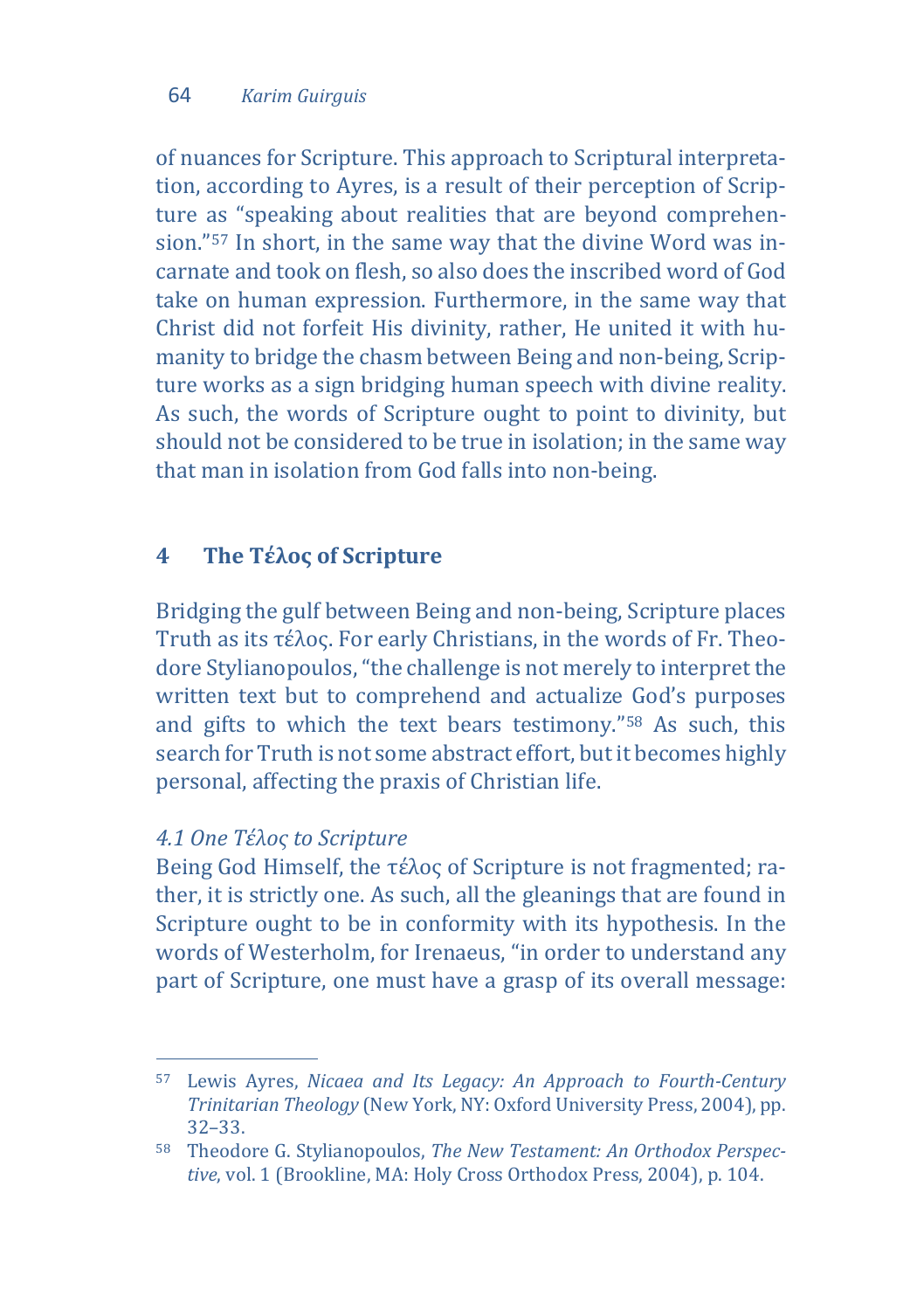to use the term Irenaeus borrowed from the rhetoricians, one must be familiar with Scripture's 'hypothesis,' the gist or thrust of its argument as a whole."[59](#page-19-0) Irenaeus resembles Scripture to a mosaic where every part contributes to painting the grandeur of the image. Irenaeus critiques the Gnostic approach to Scripture in that they disassemble this grand mosaic and reorder all the pieces to paint an image that is foreign to Scripture.[60](#page-19-1) As Stylianopoulos puts it, "The Church fathers taught, and modern scholarship has confirmed, that readers should be attentive to the σχοπός, the comprehensive aim or purpose of Scripture, so that its parts can be seen in terms of the whole and the whole in terms of its parts."[61](#page-19-2) As such, an indispensable principle of patristic hermeneutics is that the Truth found within Scripture must be conforming to Truth as revealed within the grander scope of the ecclesial experience. In this way Scriptural interpretation takes a cyclical pattern; one must be familiar with God to be able to identify Truth within Scripture, that Scripture which will then be pointing to God.

#### *4.2 Christ as Τέλος*

Within the patristic framework of hermeneutics, the τέλος of Scripture is Christ. In the words of Stylianopoulos, "As the fulfillment of the Old Testament and the fullness of historical revelation, Christ is the aim and main subject (σχοπός) of Scripture and, there[for](#page-19-3)e, the beginning, center, and end of biblical interpretation."62 This idea of interpreting Christ as the aim of Scripture is found very early in Christian Scriptural interpretation.

<span id="page-19-0"></span>j <sup>59</sup> Westerholm and Westerholm, *Reading Sacred Scripture: Voices From the History of Biblical Interpretation*, p. 63.

<span id="page-19-1"></span><sup>60</sup> Irenaeus of Lyons, "Against the Heresies (Book 1.8)," in *Ante-Nicene Fathers*, ed. Alexander Roberts, James Donaldson, and A. Cleveland Coxe, trans. Alexander Roberts and William Rambaut, vol. 1 (Buffalo, NY: Christian Literature Publishing Co., 1885), pp. 31–32.

<span id="page-19-2"></span><sup>61</sup> Theodore G. Stylianopoulos, *The New Testament: An Orthodox Perspective*, 1:33.

<span id="page-19-3"></span><sup>62</sup> Ibid., 1:105.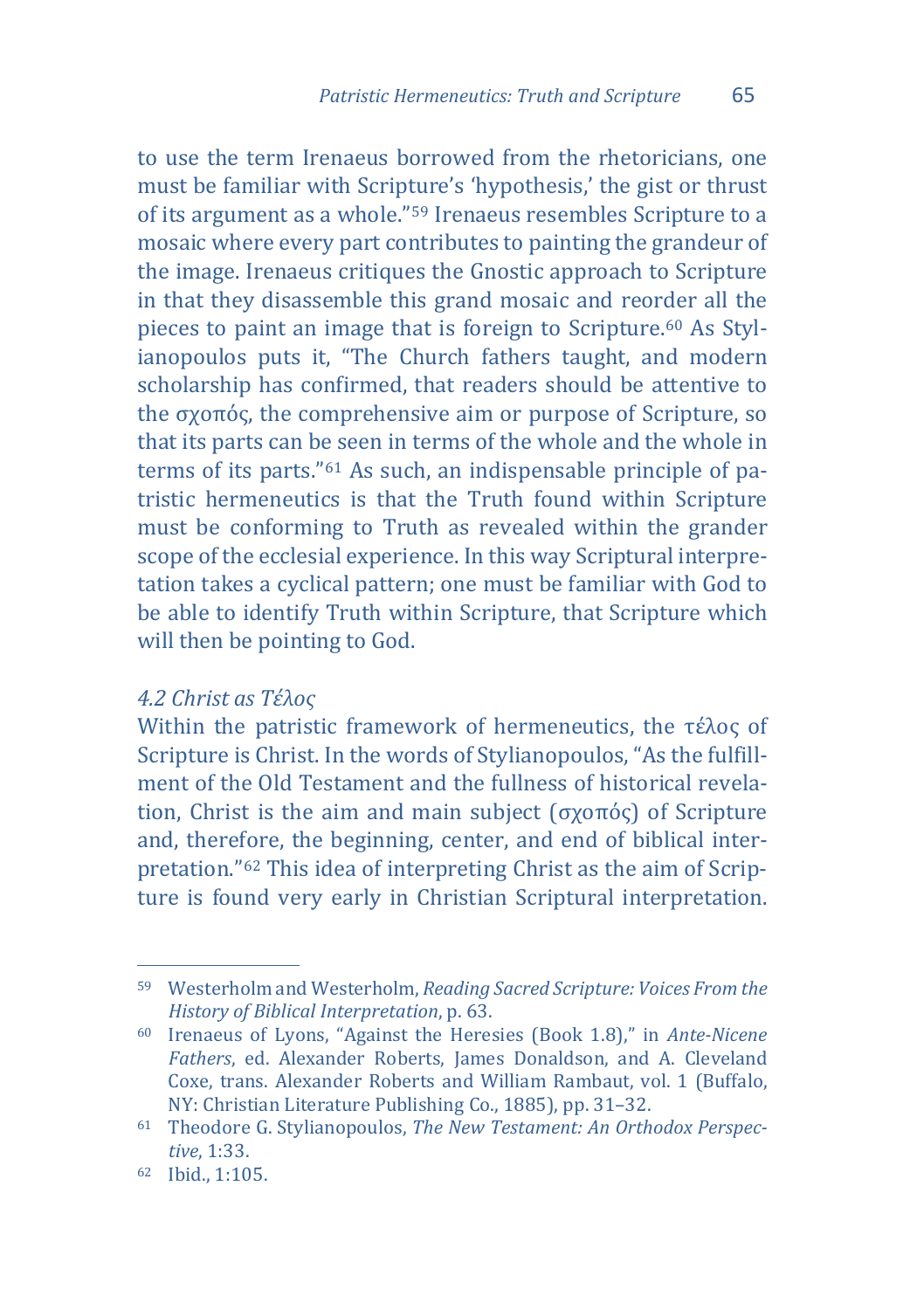Irenaeus of Lyons writes, "If any one, therefore, reads the Scriptures with attention, he will find in them an account of Christ, and a foreshadowing of the new calling… For Christ is the treasure which was hid in the field, [Matthew 13:44] that is, in this world; but the treasure hid in the Scriptures is Christ."[63](#page-20-0) In fact, for Irenaeus, without Christ, in the words of Behr, "th[e w](#page-20-1)ords of scripture are engimatic and ambiguous—myth!"64 According to Frances Young, for Origen, "There may be a multiplicity of words and many books, but they all have the aim or intent which accords with the one Word. Holy Scripture is one book, written about Christ, for Christ is written of in the Pentateuch, the prophets, the Psalms, indeed in all the Scriptures.["65](#page-20-2) Christ, being the aim of Scripture, pervades throughout both the Old and New Covenants, uniting them together as the end of Scripture. Cyril of Jerusalem expounds on this, "For there is One God of the two Testaments, who foretold in the Old Testament the Christ who appeared in the New, and who, through the preparatory school of the Law and the Prophets, led us to Christ."[66](#page-20-3)

Cyril of Alexandria also furthers this point by insisting that throughout all of Scripture, the σχοπός remains Christ. He explicitly separates historical and literal interpretations of Scripture from its aim, and insists that only Christ fulfills the Truth pointed to by Scripture:

It is the intent of inspired Scripture to indicate to us the mystery of Christ through innumerable objects. Someone might compare it to a magnificent and illustrious city that does not

<span id="page-20-0"></span>j <sup>63</sup> Irenaeus of Lyons, "Against the Heresies (Book 4.26)," in *Ante-Nicene Fathers*, ed. Alexander Roberts, James Donaldson, and A. Cleveland Coxe, trans. Alexander Roberts and William Rambaut, vol. 1 (Buffalo, NY: Christian Literature Publishing Co., 1885), p. 461.

<span id="page-20-1"></span><sup>64</sup> John Behr, "Reading the Scriptures Anew," *Pro Ecclesia* 29, no. 3 (2020): p. 271.

<span id="page-20-2"></span><sup>65</sup> Frances Young, "Divine Discourse: Scripture in the Economy of Revelation," p. 83.

<span id="page-20-3"></span><sup>66</sup> Cyril of Jerusalem, *St. Cyril of Jerusalem: Works*, 1:135.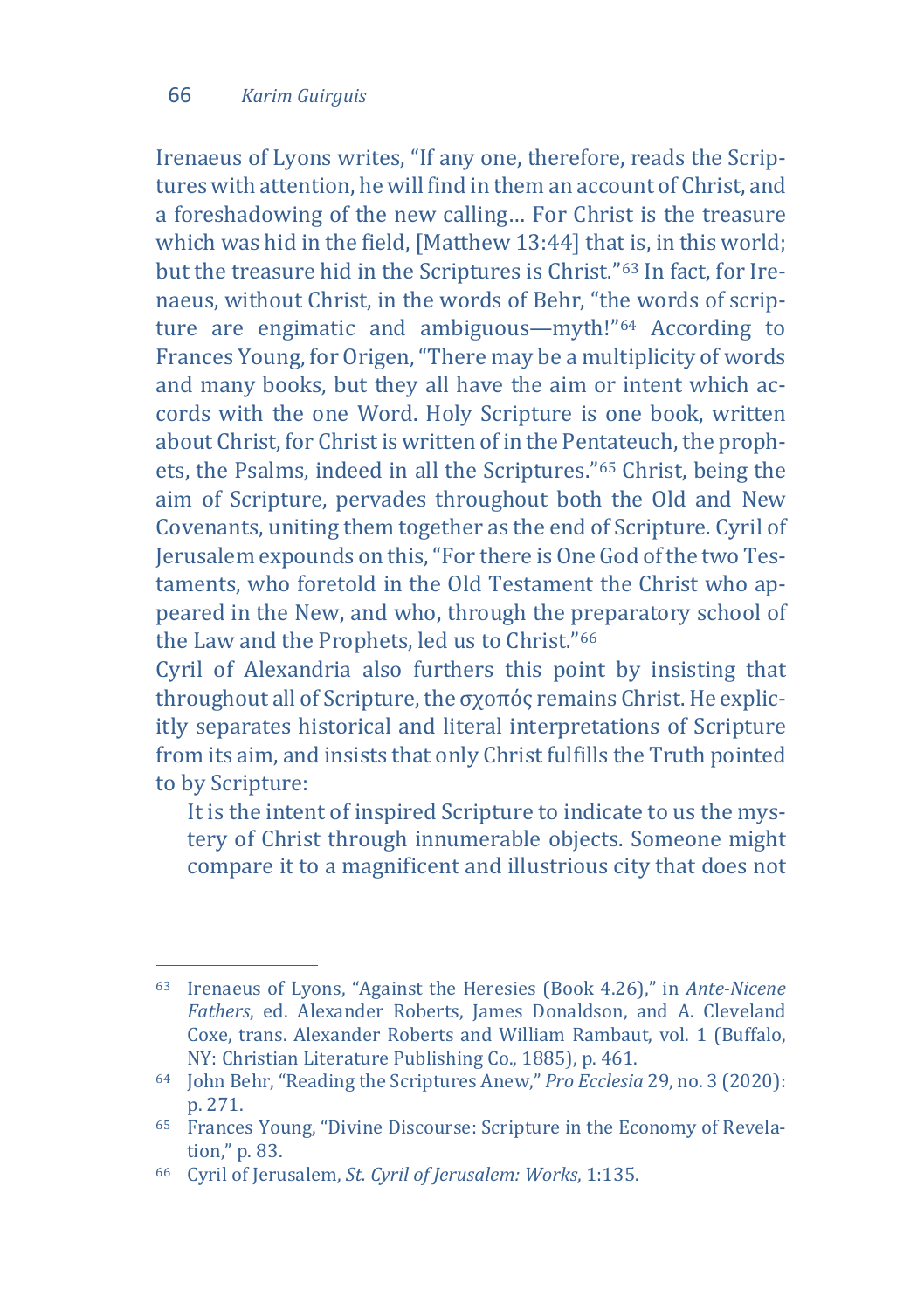have just one image of its king, but very many, set up everywhere and visible to all. Observe how Scripture does not fail to fulfill this purpose in any single account, but it is present in all. Even if the literal record should seem to contain something inappropriate, this in no way prevents such a purpose being achieved, and what is present in it may be suitably unfolded. For it is not the purpose of Scripture to bring accusations against the lives of the saints. Not at all. Rather, it is to portray to us the knowledge of this mystery, that the message spoken concerning it may be both clear and true, unable to be censured in any way, as though it were perverting the truth.[67](#page-21-0)

For Cyril, the literal account of Scripture paints a shadow of Christ. Cyril perceives the value of the text of Scripture to be pointing to Christ. However, anything read in any other way misuses the text, seeking something which was not intended to be there:

Now we shall first present the literal events in a helpful way, making them suitably clear. Then, refashioning the narrative by bringing it out of type and shadow, we shall explain it with reference to the mystery of Christ, having him as the goal, since it is true that Christ is the end of the law and the proph $p$ <sub>d</sub> $p$ <sub>c</sub> $68$ 

This same perspective was similarly apparent in the Latinspeaking world. Augustine shares a very similar approach to that of Cyril of Alexandria, distinguishing between historical accuracy and the literalism of the text from the τέλος of Scripture, being Christ. For Augustine, relating all events accurately "would add up, not to prophetic foresight, but merely to historical accuracy,"[69](#page-21-2) which, for him, is of no significant importance. Augustine writes,

We investigate these hidden meanings of divine Scripture as best we can, some finding symbols with more, others with

<span id="page-21-0"></span>j <sup>67</sup> Cyril of Alexandria, *Glaphyra on the Pentateuch*, trans. Nicholas P. Lunn, vol. 1 (Catholic University of America Press, 2019), p. 291.

<span id="page-21-1"></span><sup>68</sup> Ibid., 1:52.

<span id="page-21-2"></span><sup>69</sup> Augustine of Hippo, *The City of God: Books VIII-XVI*, p. 489.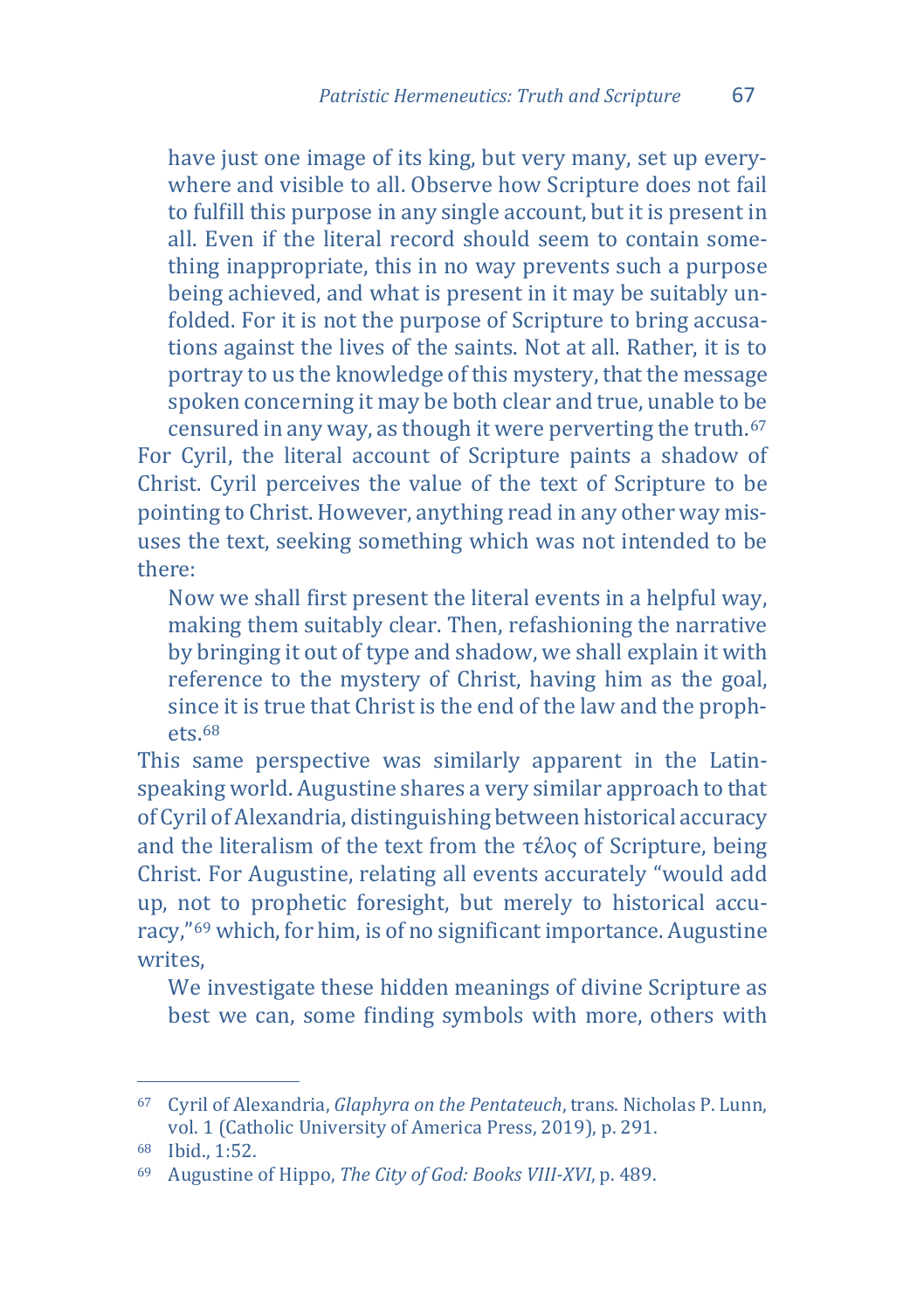less success. However, what is certain to all men of faith is, first, that these things were not done and recorded without some prefiguring of what was to come and, second, that they are to be referred only to Christ and His Church… The purpose of the writer of these Holy Scriptures (or, rather, of the Spirit of God working through him) is to mention those matters which make not merely a record of the past but a prophecy of the future, in so far as this is related to the City of God.[70](#page-22-0) Similarly, Ephrem the Syrian views Christ as the Truth revealed by Scripture, and the hypothesis of Scripture by Whom gleanings ought to be measured. In the words of Brock, "For Ephrem, Christ himself represents the hermeneutical key to the biblical text."[71](#page-22-1) However, for Ephrem, this Christocentric reading of Scripture is, nonetheless, necessarily Trinitarian. Ephrem writes, "The Books[72](#page-22-2) are set up like a mirror: the one whose eye is clear sees there an image of truth.[73](#page-22-3) Placed there is the image of the Father. Depicted there is the image of the Son, and the Holy Spirit."[74](#page-22-4) The reader is moved by the Holy Spirit to be able to recognize Christ within Scripture (cf. 1 Cor. 12:3), who, being "the image of the invisible God" (Col. 1:15 RSV), reveals the Father. In this way, the Christocentric experience of Scripture is, in fact, Trinitarian. In this way, since Christ is the key through which Scripture is to be interpreted, the text of Scripture cannot possibly be read in isolation from Him. After all, the gospel is not received from man, but it comes "through a revelation of Jesus Christ" (Gal. 1:12 RSV). The text always ought to point to Christ, and Christ always ought to be the canon that permits different Scriptural interpretations. In the words of George, "In the Orthodox perspective, a

j  $70$  Ibid.

<span id="page-22-1"></span><span id="page-22-0"></span><sup>71</sup> Sebastian Brock, "St. Ephrem the Syrian on Reading Scripture," *The Downside Review* 125, no. 438 (January 1, 2007), p. 48.

<span id="page-22-2"></span><sup>72</sup> Sebastian Brock translates this to "Scriptures" see ibid., p. 44.

<span id="page-22-3"></span><sup>73</sup> Brock also translates this to "Divine Reality" see ibid.

<span id="page-22-4"></span><sup>74</sup> Ephrem the Syrian, *St. Ephrem the Syrian: Hymns on Faith*, p. 332.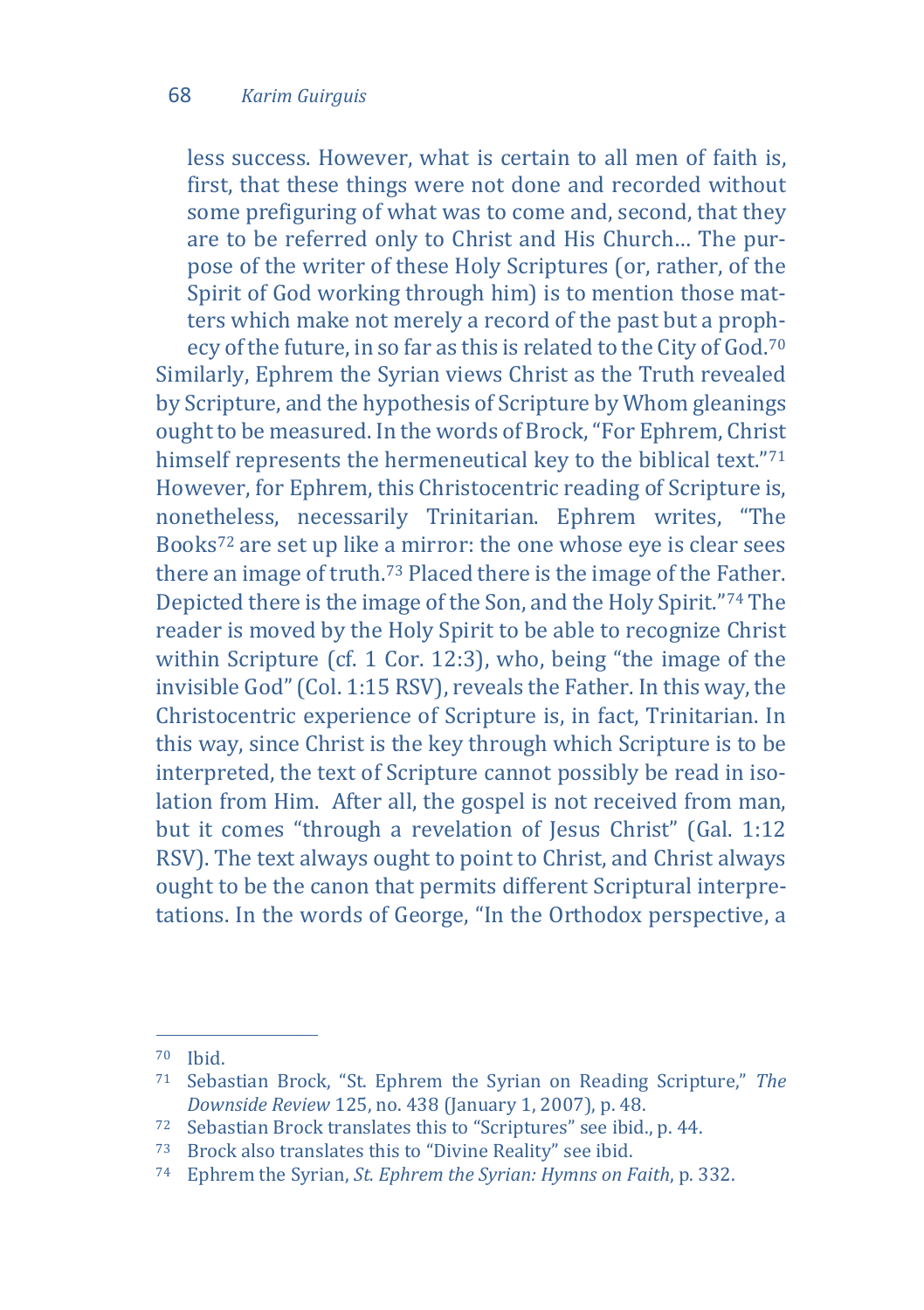hermeneutic of the written word must always be integrally associated with an experimental appropriation of the Word incarnate, crucified, and risen."[75](#page-23-0)

## **5 Conclusion**

To conclude, since God *is* Being, all Truth necessarily relates to Him. In this way, Scripture is related to God, in that the truth of Scripture is real as it points to God. In this way, the word inscribed is related to the Word incarnate. It becomes a point that unites humanity with divinity, breaking down "the middle wall"[76](#page-23-1) between them (cf. Eph. 2:14). As such, the very τέλος of Scripture becomes Christ, to Whom all truth points and by Whom it is measured. In the words of Behr, "The gospel is preached as a mystery, hidden throughout the ages in the writings of Scripture, but now apocalyptically revealed"[77](#page-23-2)—revealed through Christ. However, one more question of Scriptural hermeneutics remains: how must this interpretative process manifest in Christian praxis?

Fr. John McGuckin gives an answer: "The ancients, especially the Christian Fathers, never failed to argue that true interpretation demands a *symphonia* of understanding between the discourses brought into association: that 'like can only be known by like.'"[78](#page-23-3) As one is more and more likened to Christ—as they come into a more and more intimate union with Him—they begin to *know*

j <sup>75</sup> K. M. George, "An Oriental Orthodox Approach to Hermeneutics," p. 207.

<span id="page-23-1"></span><span id="page-23-0"></span><sup>76</sup> The "Prayer of Reconciliation to the Son" in the *Liturgy of St. Gregory of Nazianzus* in the Coptic rite.

<span id="page-23-2"></span><sup>77</sup> John Behr, "Lifting the Veil: Reading Scripture in the Orthodox Tradition," p. 74.

<span id="page-23-3"></span><sup>78</sup> John Anthony McGuckin, "Recent Biblical Hermeneutics in Patristic Perspective: The Tradition of Orthodoxy," in *Sacred Text and Interpretation*, ed. Theodore G. Stylianopoulos (Brookline, MA: Holy Cross Orthodox Press, 2006), p. 307.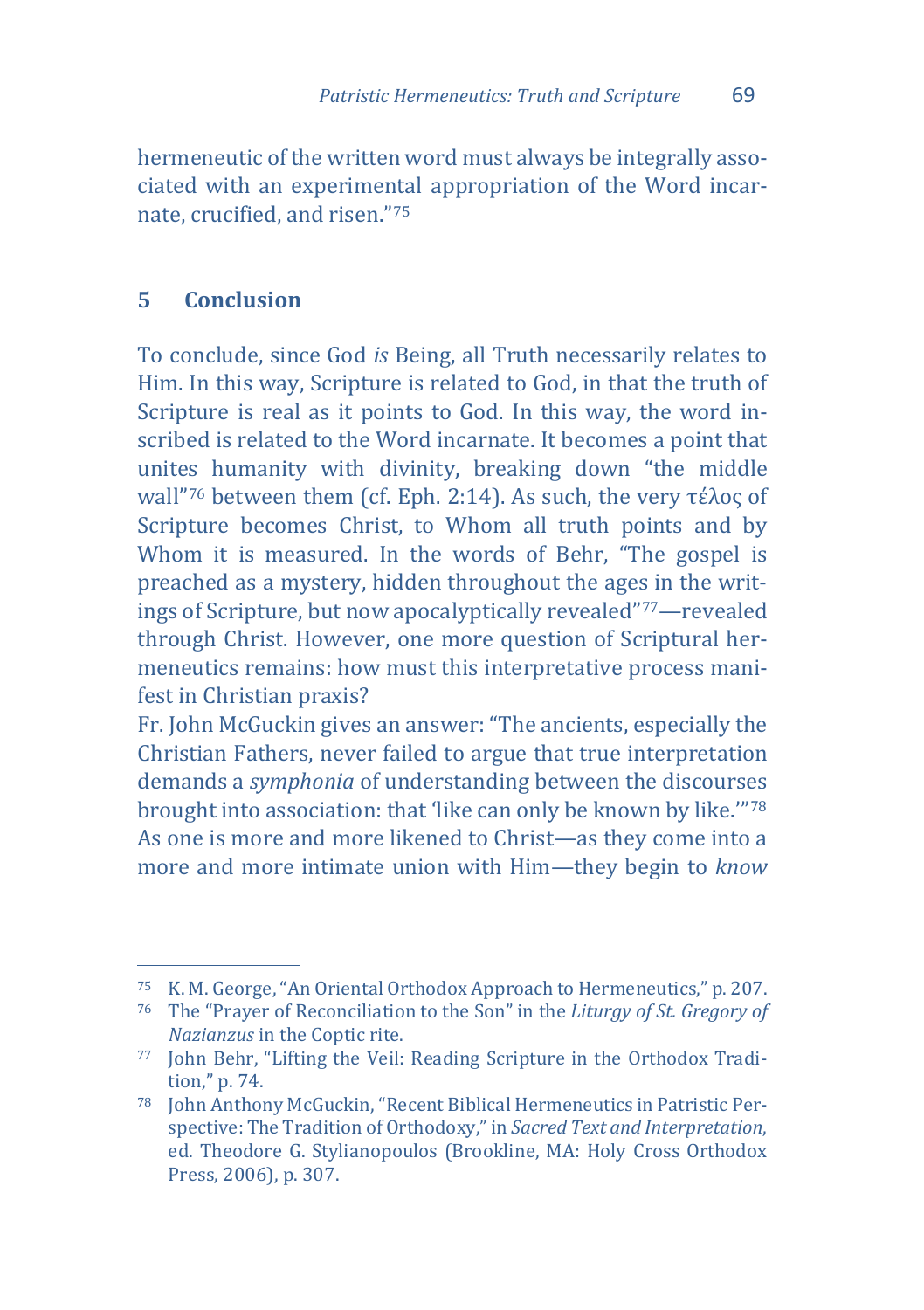and recognize Him in Scripture. This is expressed by Athanasius of Alexandria who writes,

But in addition to the study and true knowledge of the scriptures, there is needed a good life and a pure soul and the virtue which is according to Christ, so that the mind, guided by it, may be able to attain and comprehend what it desires, as far as it is possible for human nature to learn about the God Word.[79](#page-24-0)

As Tarmo Toom puts it, for Augustine, "one cannot recognize a sign as a sign of something unless one knows what this something is… What provides the true knowledge of things is the mental 'seeing,' the interior enlightenment by Christ. Christ as light enables the mind's 'eye' to have the intellectual vision of truth."[80](#page-24-1) In other words, knowledge of God is necessarily phenomenological - it requires one to experience what is to be known. In this way, Scripture is self-aware of the epistemological framework that it requires, as is written in Luke, "Then [Christ] opened their minds to understand the scriptures" (Lk. 24:45 RSV[\).](#page-24-2) It is precisely through Christ's self-revelation that the words<sup>81</sup> of Scripture manifest the reality which they attempt to contain. This very active approach to Scriptural interpretation finds itself in many early Christian thinkers such as Clement of Alexandria. For Clement, in the words of Young, "the truth of Scripture comes through a veil and we need an interpreter and guide. For Clement, then, becoming worthy to receive through faith the revelation that comes through the Scriptures interpreted by the [In](#page-24-3)carnate Word is the only way to know what is unknowable."82 As such, any "meaning," in the words of Behr, "resides in the person of whom the text speaks, and our task is to come to know this person by

j <sup>79</sup> Athanasius of Alexandria, *On the Incarnation*, p. 173.

<span id="page-24-1"></span><span id="page-24-0"></span><sup>80</sup> Tarmo Toom, "Augustine's Hermeneutics: The Science of the Divinely Given Signs," p. 89.

<span id="page-24-2"></span><sup>81</sup> Or for Augustine, the "signs."

<span id="page-24-3"></span><sup>82</sup> Francis Young, "Divine Discourse: Scripture in the Economy of Revelation," p. 80.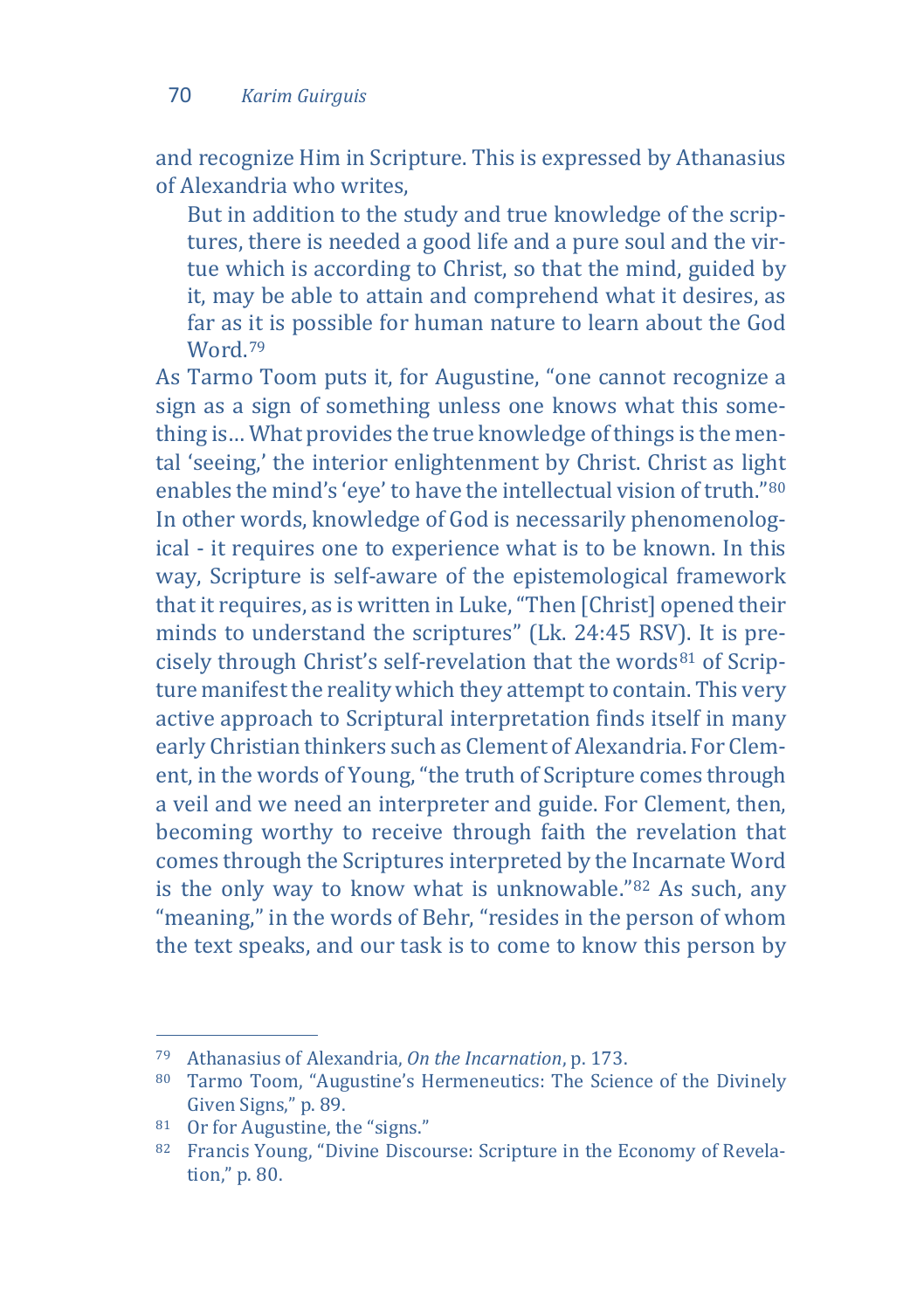understanding how the text speaks of him."[83](#page-25-0) Scripture is not teleologically fulfilled in the letter, but rather in the encounter of the reader with Christ: "You search the scriptures, because you think that in them you have eternal life; and it is they that bear witness to me" (In. 5:39 RSV). Perhaps this is the culmination of patristic Scriptural hermeneutics. That it is only possible to know the Truth of Scripture - it is only possible to come to know God - through one's active participation in an intimate relationship with Him.

#### **Bibliography**

Ambrose of Milan. "On the Christian Faith (Book 5)." In *Nicene and Post-Nicene Fathers*, edited by Philip Schaff and Henry Wace, translated by H. de Romestin, E. de Romestin, and H. T. F. Duckworth, 10:284–316. 2. Buffalo, NY: Christian Literature Publishing Co., 1896.

Athanasius of Alexandria. "Letter 39." In *Nicene and Post-Nicene Fathers*, edited by Philip Schaff and Henry Wace, translated by R. Payne-Smith, 4:551– 552. 2. Buffalo, NY: Christian Literature Publishing Co., 1892.

———. *On the Incarnation*. Translated by John Behr. Popular Patristic Series 44A. Crestwood, NY: SVS Press, 2012.

Augustine of Hippo. *Teaching Christianity: De Doctrina Christiana*. Edited by John E. Rotelle. Translated by Edmund Hill. 2nd ed. The Works of Saint Augustine: A Translation for the 21st Century I/11. Hyde Park, NY: New City Press of the Focolare, 1996.

———. *The City of God: Books VIII-XVI*. Translated by Gerald G. Walsh and Grace Monahan. The Fathers of the Church 14. Washington, DC: Catholic University of America Press, 2008.

Ayres, Lewis. *Nicaea and Its Legacy: An Approach to Fourth-Century Trinitarian Theology*. New York, NY: Oxford University Press, 2004.

Basil of Caesarea. *Exegetic Homilies*. Translated by Agnes Clare Way. The Fathers of the Church 46. Washington, DC: Catholic University of America Press, 2003.

———. *On the Holy Spirit*. Translated by Stephen Hildebrand. Popular Patristic Series 42. Crestwood, NY: SVS Press, 2011.

<span id="page-25-0"></span>j <sup>83</sup> John Behr, *The Mystery of Christ: Life in Death*, p. 50.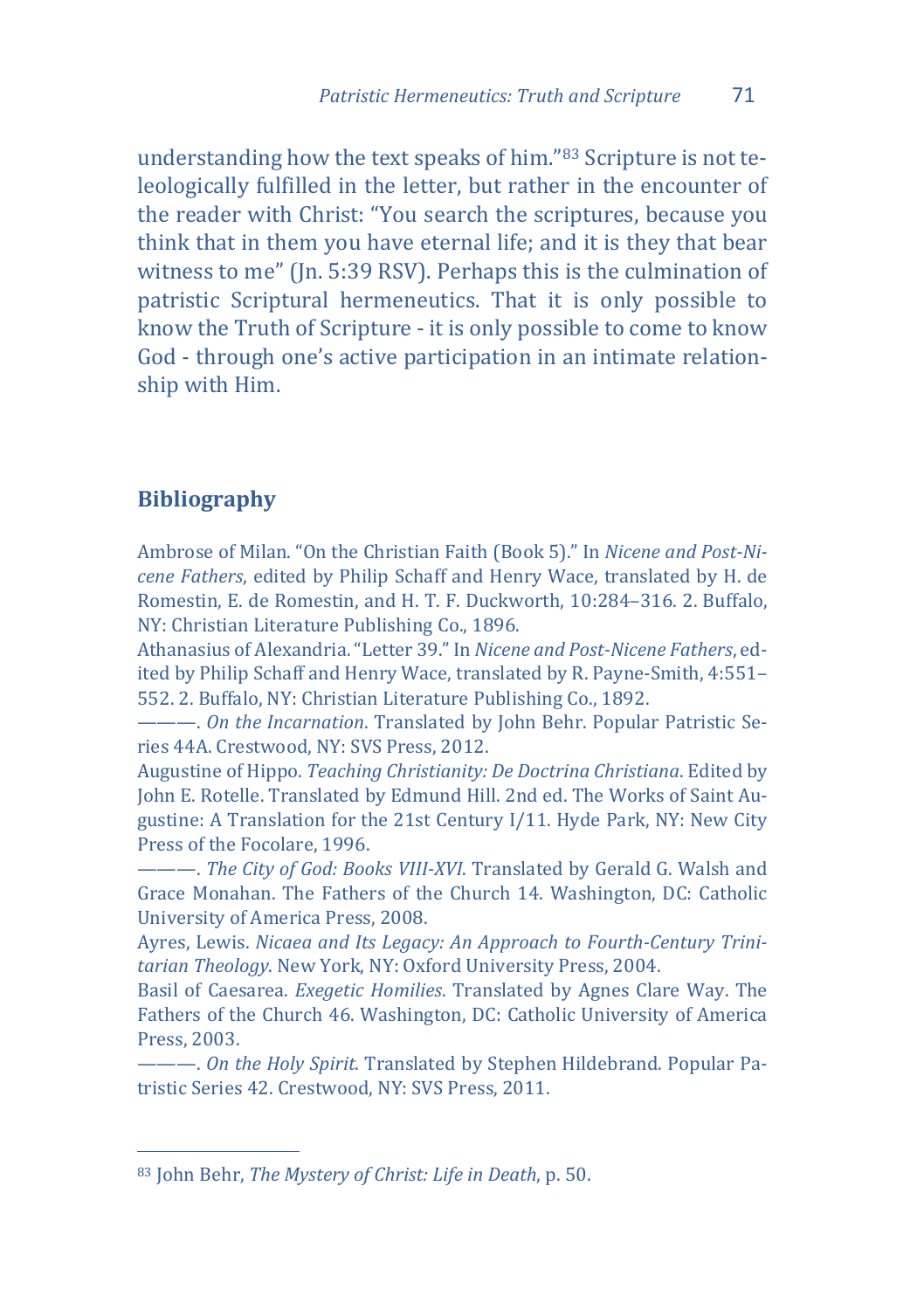#### 72 *Karim Guirguis*

Behr, John. "Lifting the Veil: Reading Scripture in the Orthodox Tradition." *Sobornost* 38, no. 1 (2016): 74–90.

———. "Reading the Scriptures Anew." *Pro Ecclesia* 29, no. 3 (2020): 266– 274.

———. *The Mystery of Christ: Life in Death*. SVS Press, 2006.

Brock, Sebastian. "St. Ephrem the Syrian on Reading Scripture." *The Downside Review* 125, no. 438 (January 1, 2007): 37–50.

———. *The Bible in the Syriac Tradition*. Gorgias Handbooks. Piscataway, NJ: Gorgias Press, 2006.

Canellis, Aline. "Jerome's Hermeneutics: How to Exegete the Bible?" In *Patristic Theories of Biblical Interpretation: The Latin Fathers*, edited by Tarmo Toom, 49–76. New York, NY: Cambridge University Press, 2016.

Chadwick, Henry. *The Church in Ancient Society: From Galilee to Gregory the Great*. Oxford History of the Christian Church. New York, NY: Oxford University Press, 2001.

Clement of Alexandria. "The Stromata (Book 6.17)." In *Ante-Nicene Fathers*, edited by Alexander Roberts, James Donaldson, and A. Cleveland Coxe, translated by William Wilson, 2:393–401. Christian Literature Publishing Co., 1885.

Cyril of Alexandria. *Commentary on John*. Edited by Joel. C. Elowsky. Translated by David R. Maxwell. Vol. 1. 2 vols. InterVarsity Press, 2013.

———. *Glaphyra on the Pentateuch*. Translated by Nicholas P. Lunn. Vol. 1. 2 vols. Catholic University of America Press, 2019.

Cyril of Jerusalem. *St. Cyril of Jerusalem: Works*. Translated by Leo P. McCauley and Anthony A. Stephenson. Vol. 1. 2 vols. The Fathers of the Church 61. Washington, DC: Catholic University of America Press, 1969.

Ephrem the Syrian. *Hymns on Paradise*. Translated by Sebastian Brock. Popular Patristic Series 10. Crestwood, NY: SVS Press, 1990.

———. *St. Ephrem the Syrian: Hymns on Faith*. Translated by Jeffrey T. Wicks. The Fathers of the Church 130. Washington, DC: Catholic University of America Press, 2015.

Florovsky, Georges. "Revelation and Interpretation." In *Bible, Church, Tradition: An Eastern Orthodox View*, 1:17–36. The Collected Works of Georges Florovsky. Belmont, MA: Nordland Pub. Co., 1972.

George, K. M. "An Oriental Orthodox Approach to Hermeneutics." *Indian Journal of Theology* 31, no. 3–4 (1982): 203–2011.

Gregory of Nazianzus. *On God and Christ: The Five Theological Orations and Two Letters to Cledonius*. Translated by Lionel Wikham and Frederick Williams. Popular Patristic Series 23. Crestwood, NY: SVS Press, 2002.

Gregory of Nyssa. *A Handbook for Catechists: Catechetical Discourse*. Translated by Ignatius Green. Popular Patristic Series 60. Crestwood, NY: SVS Press, 2019.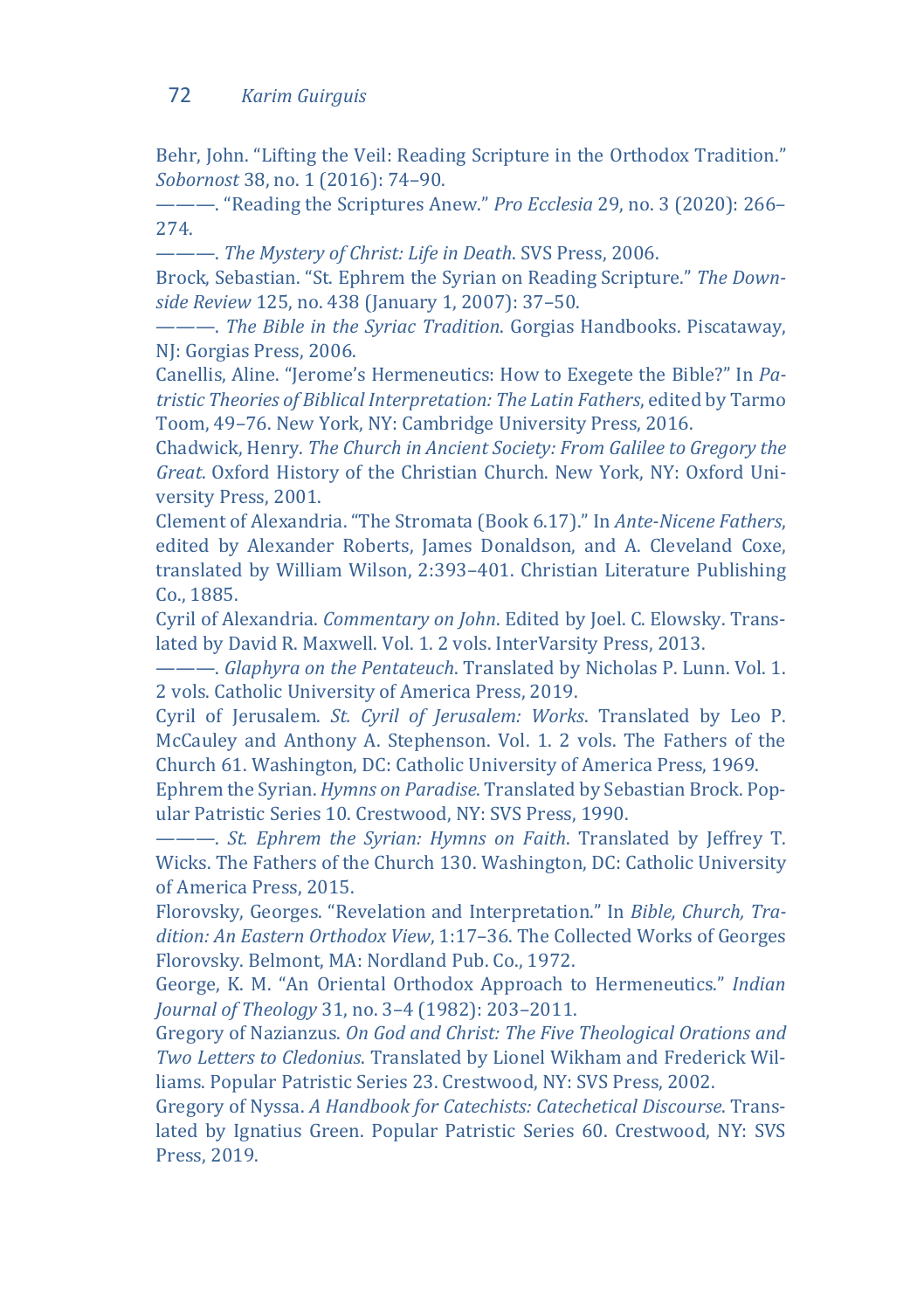———. "Against Eunomius (Book 2.13)." In *Nicene and Post-Nicene Fathers*, edited by Philip Schaff and Henry Wace, translated by H. C. Ogle and H. A. Wilson, 5:126–128. 2. Buffalo, NY: Christian Literature Publishing Co., 1893. ———. "Against Eunomius (Book 7.1)." In *Nicene and Post-Nicene Fathers*, edited by Philip Schaff and Henry Wace, translated by H. C. Ogle and H. A. Wilson, 5:191–194. 2. Buffalo, NY: Christian Literature Publishing Co., 1893.

———. *Contra Eunomium II*. Edited by Lenka Karfíková, Scot Douglass, and Johannes Zachhuber. Texts and Studies of Early Christian Life and Language 82. Boston, MA: Brill Publishers, 2007.

Irenaeus of Lyons. "Against the Heresies (Book 1.8)." In *Ante-Nicene Fathers*, edited by Alexander Roberts, James Donaldson, and A. Cleveland Coxe, translated by Alexander Roberts and William Rambaut, 1:31–38. Buffalo, NY: Christian Literature Publishing Co., 1885.

———. "Against the Heresies (Book 2.28)." In *Ante-Nicene Fathers*, edited by Alexander Roberts, James Donaldson, and A. Cleveland Coxe, translated by Alexander Roberts and William Rambaut, 1:219–228. Buffalo, NY: Christian Literature Publishing Co., 1885.

———. "Against the Heresies (Book 3.11)." In *Ante-Nicene Fathers*, edited by Alexander Roberts, James Donaldson, and A. Cleveland Coxe, translated by Alexander Roberts and William Rambaut, 1:287–296. Buffalo, NY: Christian Literature Publishing Co., 1885.

———. "Against the Heresies (Book 4.26)." In *Ante-Nicene Fathers*, edited by Alexander Roberts, James Donaldson, and A. Cleveland Coxe, translated by Alexander Roberts and William Rambaut, 1:461–465. Buffalo, NY: Christian Literature Publishing Co., 1885.

Isaac of Nineveh. *On Ascetical Life*. Translated by Mark Hansbury. Popular Patristic Series 11. Crestwood, NY: SVS Press, 1989.

Isaac the Syrian. *Ascetical Homilies of St Isaac the Syrian*. 2nd ed. Brookline, MA: Holy Transfiguration Monastery, 2011.

John Chrysostom. *St. John Chrysostom: Commentary on Saint John The Apostle and Evangelist, Homilies 1-47*. Translated by Sister Thomas Aquinas Goggin. The Fathers of the Church 33. Washington, DC: Catholic University of America Press, 1957.

Liehnhard, Joseph T., and Ronnie J. Rombs, eds. *Exodus, Leviticus, Numbers, Deuteronomy*. Ancient Christian Commentary on Scripture: Old Testament 3. Downers Grove, IL: InterVarsity Press, 2001.

McGuckin, John Anthony. "Recent Biblical Hermeneutics in Patristic Perspective: The Tradition of Orthodoxy." In *Sacred Text and Interpretation*, edited by Theodore G. Stylianopoulos, 293–324. Brookline, MA: Holy Cross Orthodox Press, 2006.

Meredith, Anthony. "The Language of God and Human Language." In *Contra Eunomium II*, edited by Lenka Karfíková, Scot Douglass, and Johannes